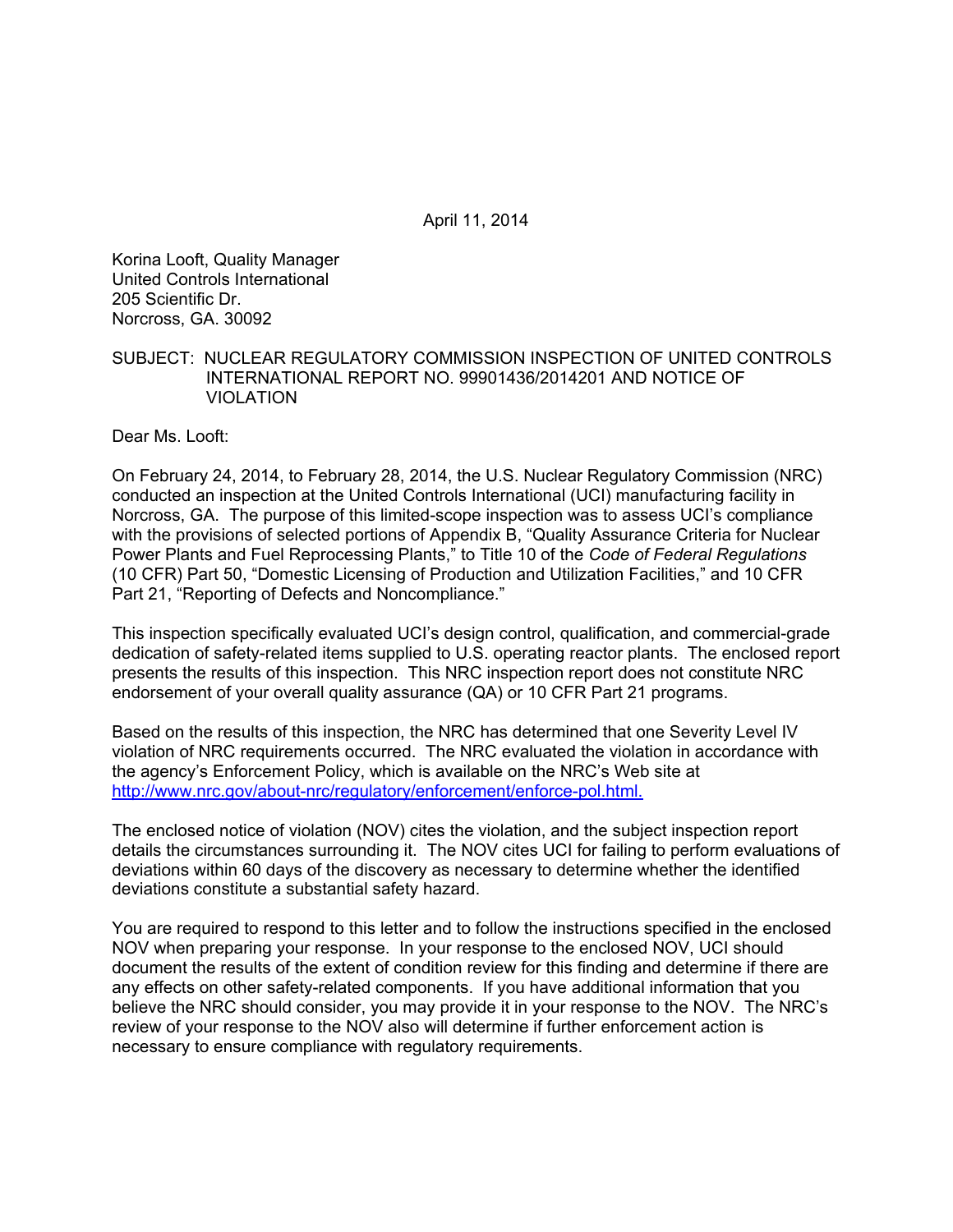#### K. Looft - 2 -

Please provide a written explanation or statement within 30 days of this letter in accordance with the instructions specified in the enclosed NOV. The NRC will consider extending the response time if you show good cause for doing so.

In accordance with 10 CFR 2.390, "Public Inspections, Exemptions, Requests for Withholding," of the NRC's Rules of Practice, a copy of this letter, its enclosures, and your response will be made available electronically for public inspection in the NRC Public Document Room or from the NRC's document system, Agencywide Documents Access and Management System, which is accessible from the NRC Web site at http://www.nrc.gov/reading-rm/adams.html. To the extent possible, your response should not include any personal privacy, proprietary, or safeguards information so that it can be made available to the public without redaction. If personal privacy or proprietary information is necessary to provide an acceptable response, then please provide a bracketed copy of your response that identifies the information that should be protected and a redacted copy of your response that deletes such information. If you request that such material is withheld from public disclosure, you must specifically identify the portions of your response that you seek to have withheld and provide in detail the bases for your claim (e.g., explain why the disclosure of information will create an unwarranted invasion of personal privacy or provide the information required by 10 CFR 2.390(b) to support a request for withholding confidential commercial or financial information). If safeguards information is necessary to provide an acceptable response, please provide the level of protection described in 10 CFR 73.21, "Protection of Safeguards Information: Performance Requirements."

Sincerely,

#### */RA/*

Richard A. Rasmussen, Chief Electrical Vendor Inspection Branch Division of Construction Inspection and Operational Programs Office of New Reactors

Docket No.: 99901436

Enclosures:

- 1. Notice of Violation
- 2. Inspection Report: 99901436/2014-201 and Attachment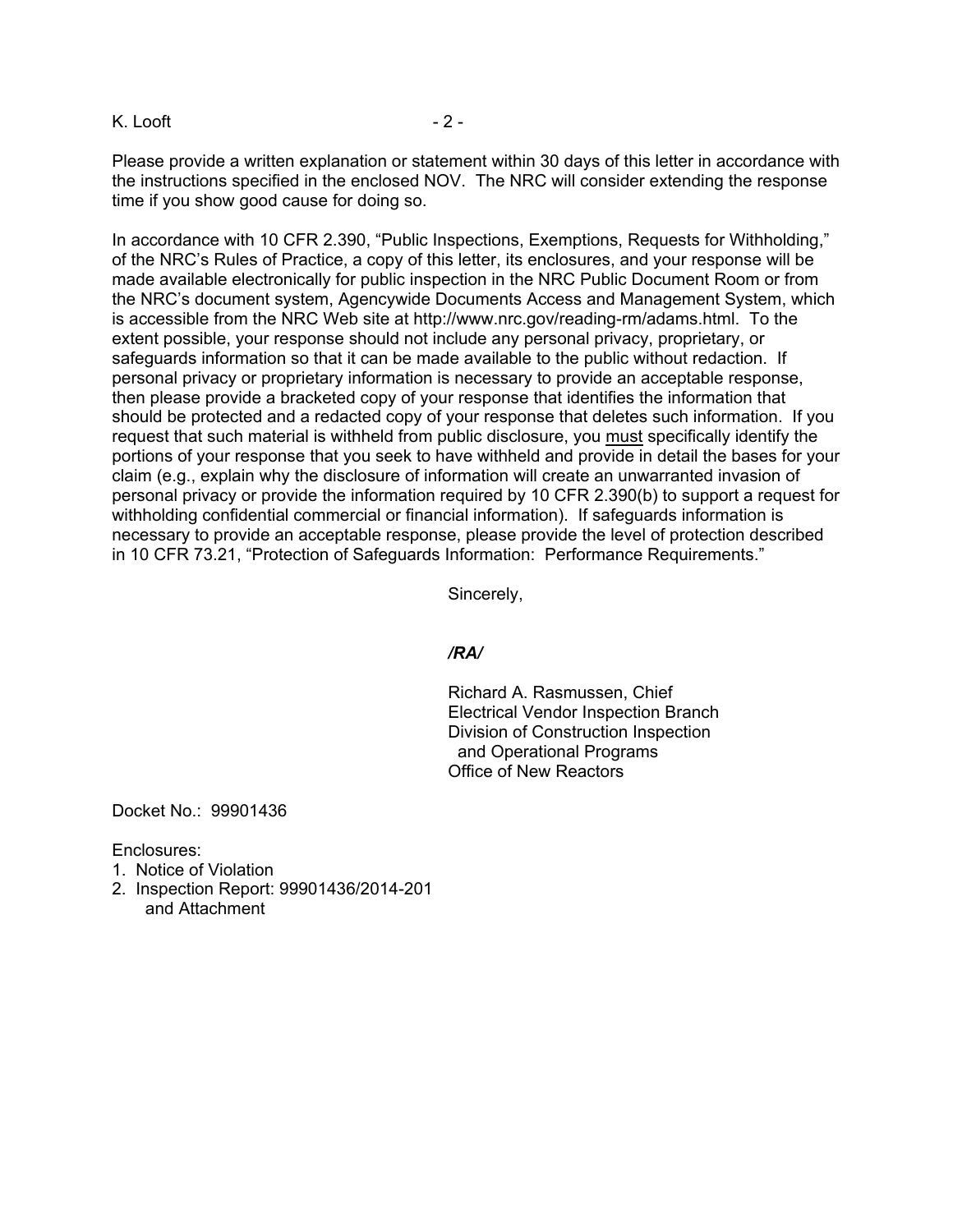K. Looft - 2 -

Please provide a written explanation or statement within 30 days of this letter in accordance with the instructions specified in the enclosed NOV. The NRC will consider extending the response time if you show good cause for doing so.

In accordance with 10 CFR 2.390, "Public Inspections, Exemptions, Requests for Withholding," of the NRC's Rules of Practice, a copy of this letter, its enclosures, and your response will be made available electronically for public inspection in the NRC Public Document Room or from the NRC's document system, Agencywide Documents Access and Management System, which is accessible from the NRC Web site at http://www.nrc.gov/reading-rm/adams.html. To the extent possible, your response should not include any personal privacy, proprietary, or safeguards information so that it can be made available to the public without redaction. If personal privacy or proprietary information is necessary to provide an acceptable response, then please provide a bracketed copy of your response that identifies the information that should be protected and a redacted copy of your response that deletes such information. If you request that such material is withheld from public disclosure, you must specifically identify the portions of your response that you seek to have withheld and provide in detail the bases for your claim (e.g., explain why the disclosure of information will create an unwarranted invasion of personal privacy or provide the information required by 10 CFR 2.390(b) to support a request for withholding confidential commercial or financial information). If safeguards information is necessary to provide an acceptable response, please provide the level of protection described in 10 CFR 73.21, "Protection of Safeguards Information: Performance Requirements."

Sincerely,

## */RA/*

Richard A. Rasmussen, Chief Electrical Vendor Inspection Branch Division of Construction Inspection and Operational Programs Office of New Reactors

Docket No.: 99901436

Enclosures:

- 1. Notice of Violation
- 2. Inspection Report: 99901436/2014-201 and Attachment

## **DISTRIBUTION:**

ASakadales ERoach KKavanagh AMasters KLooft@unitedcontrols.com LSanchez@unitedcontrols.com DPaidy@unitedcontrols.com

## **ADAMS Accession No**.: ML14090A506 \*Concurred via email

| <b>OFFICE</b> | NRO/DCIP/EVIB            | NRO/DCIP/EVIB* | NRO/DCIP/MVIB |
|---------------|--------------------------|----------------|---------------|
| <b>NAME</b>   | ARamirez                 | GLipscomb      | LMicewski     |
| <b>DATE</b>   | 4/1/2014                 | 3/26/2014      |               |
| <b>OFFICE</b> | R-II/DCP/CPB2*           | NRO/DCIP*      | NRO/DCIP/EVIB |
| <b>NAME</b>   | <b>CSmith-Standberry</b> | TFrve          | RRasmussen    |
| <b>DATE</b>   | 4/3/2014                 | 3/27/2014      |               |

# **OFFICIAL RECORD COPY**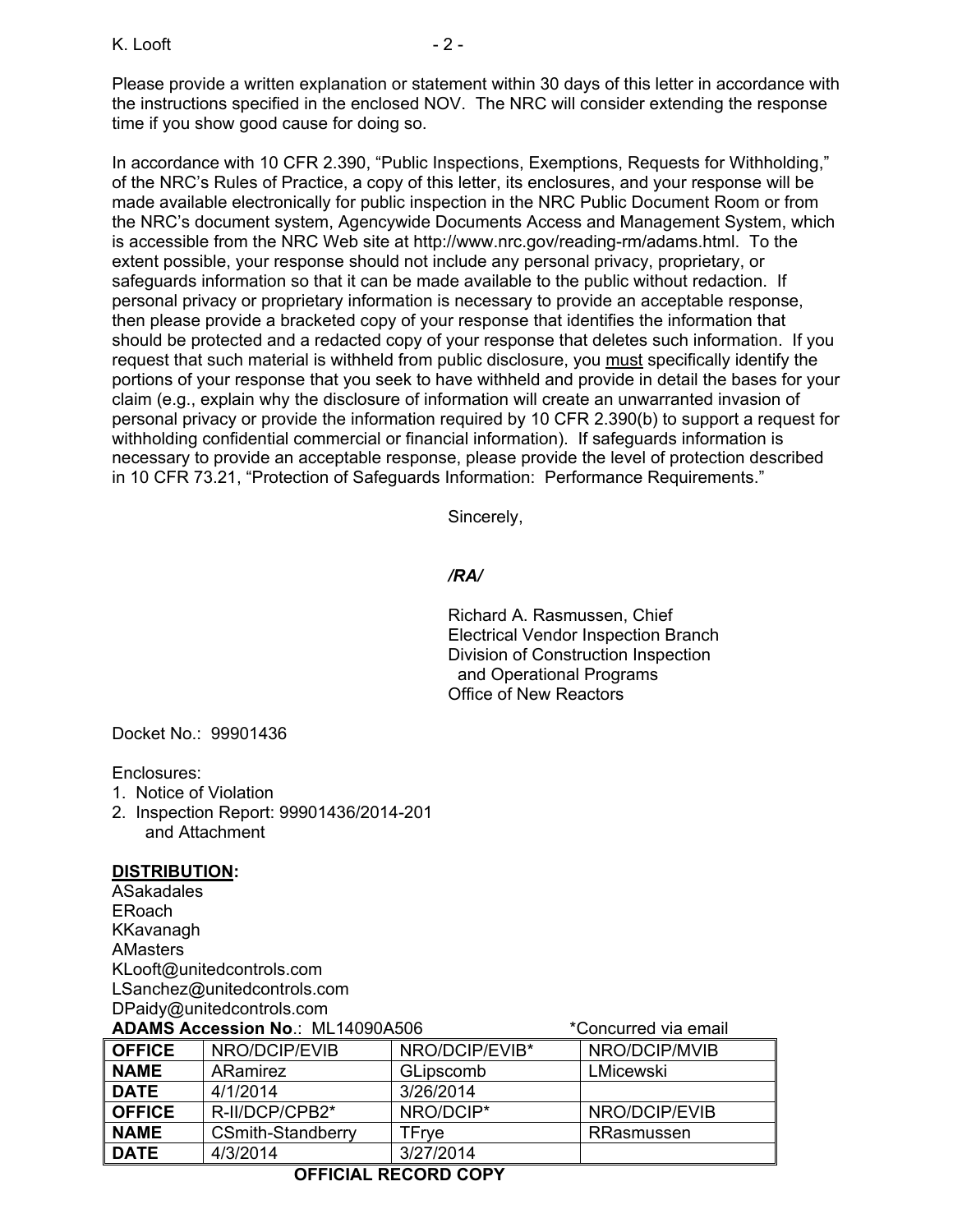#### **NOTICE OF VIOLATION**

United Control International November 2012 10: 09901436 205 Scientific Dr. Report Number: 2014-201 Norcross, GA. 30092

During a U.S. Nuclear Regulatory Commission (NRC) inspection conducted at the United Controls International (UCI) facility in Norcross, GA on February 24, 2014, through February 28, 2014, a violation of NRC requirements was identified. In accordance with the NRC Enforcement Policy, the violation is listed below:

Title 10 of the *Code of Federal Regulations* (10 CFR) 21.21, "Notification of failure to comply or existence of a defect and its evaluation," requires, in part, that "Each corporation, dedicating entity or other entities subject to the regulations in this part shall adopt appropriate procedures to evaluate deviations and failures to comply to identify defects and failures to comply associated with substantial safety hazards as soon as practicable."

Section 6.2 of UCI's Quality Control Procedure (QCP), QCP 21.1, "Reporting of Defects and Noncompliance", Revision 9, dated December 2, 2013, states, in part, that "all employees shall be responsible for reporting any deviations (as defined by this procedure) of nuclear related materials or services in writing to the quality manager…this report shall be made soon as the deviation is detected, and evaluated as soon as practicable, and in all cases within 60 days."

Contrary to the above, as of February 28, 2014, in the following examples UCI failed to implement their procedures for performing evaluations of deviations and for determining whether such deviations constitute a substantial safety hazard.

- On October 23, 2012, a customer returned to UCI a relay that was not operating correctly as per its technical requirements. This relay was part of a batch of relays that had been dedicated by UCI and supplied to customers as a basic component. UCI failed to evaluate within 60 days from the date of discovery whether the issue was specific to the returned relay, whether it constituted a substantial safety hazard, or whether it could be generic to other relays supplied.
- Prior to January 12, 2011, UCI performed seismic qualification tests on equipment with test accelerometers not calibrated for the full test range. UCI staff identified and corrected the deficiency; however, UCI failed to evaluate the deviation for reportability or document an analysis of the effect on seismic tests previously performed on safetyrelated equipment.
- In July 2013, UCI identified that the laboratory contracted to calibrate their Rockwell Hardness testing machine had not performed a proper calibration of the scale denoted as HRF. UCI failed to evaluate the deviation for reportability or document an analysis of the effect on hardness tests previously performed on safety-related equipment.

This issue has been identified as Violation 99901436-2014-201-01.

This is a Severity Level IV violation (Section 6.9.d of the NRC Enforcement Policy).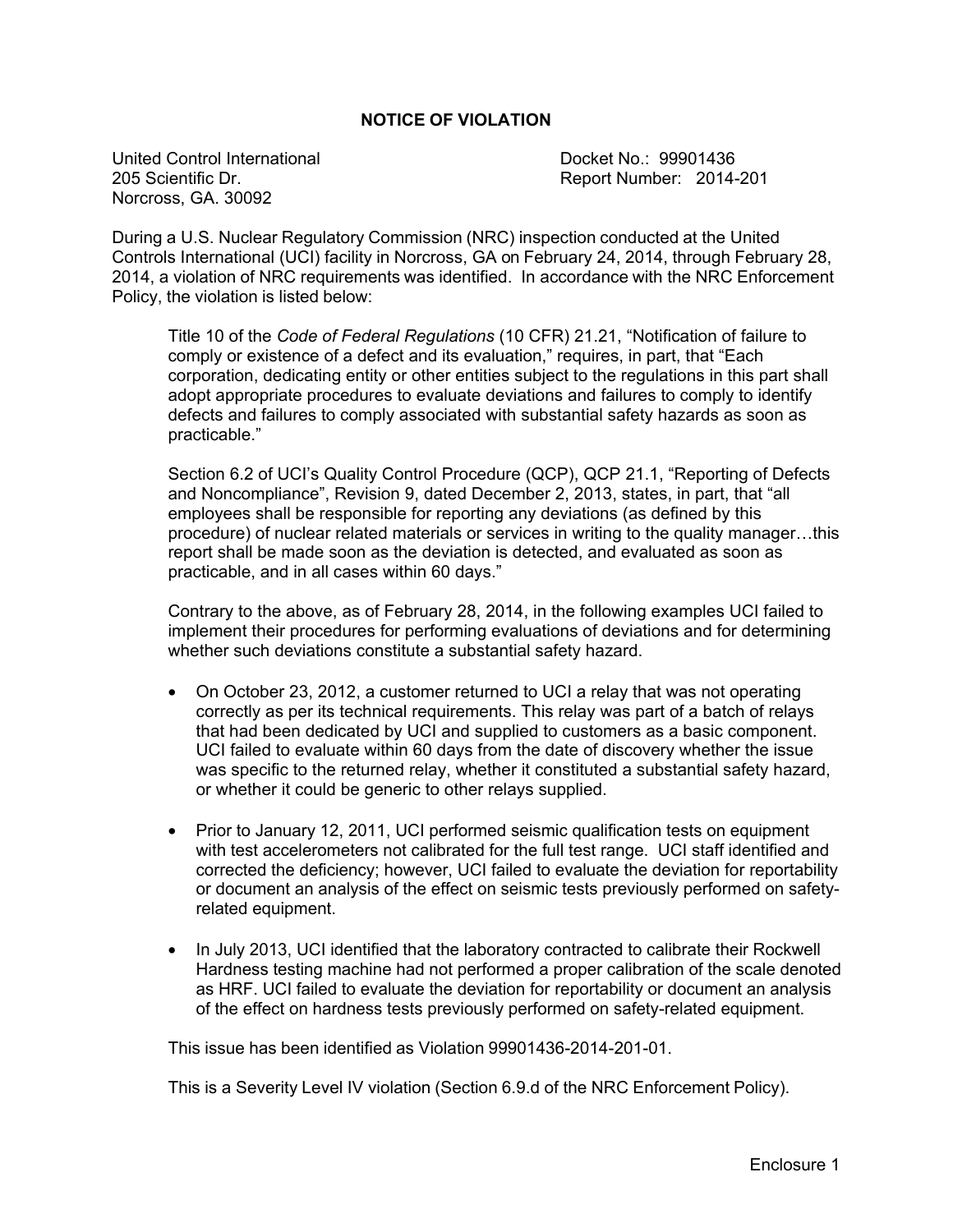Pursuant to the provisions of 10 CFR 2.201, "Notice of Violation," UCI is hereby required to submit a written statement or explanation to the U.S. Nuclear Regulatory Commission, ATTN: Document Control Desk, Washington, DC 20555-001 with a copy to the Chief, Electrical Vendor Inspection Branch, Division of Construction Inspection and Operational Programs, Office of New Reactors, within 30 days of the date of the letter transmitting this Notice of Violation (Notice). This reply should be clearly marked as a "Reply to a Notice of Violation" and should include for each violation: (1) the reason for the violation, or, if contested, the basis for disputing the violation or severity level, (2) the corrective steps that have been taken and the results achieved, (3) the corrective steps that will be taken, and (4) the date when full compliance will be achieved. Your response may reference or include previous docketed correspondence, if the correspondence adequately addresses the required response. Where good cause is shown, consideration will be given to extending the response time.

If you contest this enforcement action, you should also provide a copy of your response, with the basis for your denial, to the Director, Office of Enforcement, U.S. Nuclear Regulatory Commission, and Washington, DC 20555-0001.

Because your response will be made available electronically for public inspection in the NRC Public Document Room or from the NRC's Agencywide Documents Access and Management System, accessible from the NRC Web site at http://www.nrc.gov/reading-rm/adams.html, to the extent possible, it should not include any personal privacy, proprietary, or Safeguards Information so that it can be made available to the public without redaction. If personal privacy or proprietary information is necessary to provide an acceptable response, then please provide a bracketed copy of your response that identifies the information that should be protected and a redacted copy of your response that deletes such information. If you request withholding of such material, you must specifically identify the portions of your response that you seek to have withheld and provide in detail the bases for your claim of withholding (e.g., explain why the disclosure of information will create an unwarranted invasion of personal privacy or provide the information required by 10 CFR 2.390(b) to support a request for withholding confidential commercial or financial information). If Safeguards Information is necessary to provide an acceptable response, please provide the level of protection described in 10 CFR 73.21, "Protection of Safeguards Information: Performance Requirements."

Dated at Rockville, MD, this 11th Day of April 2014.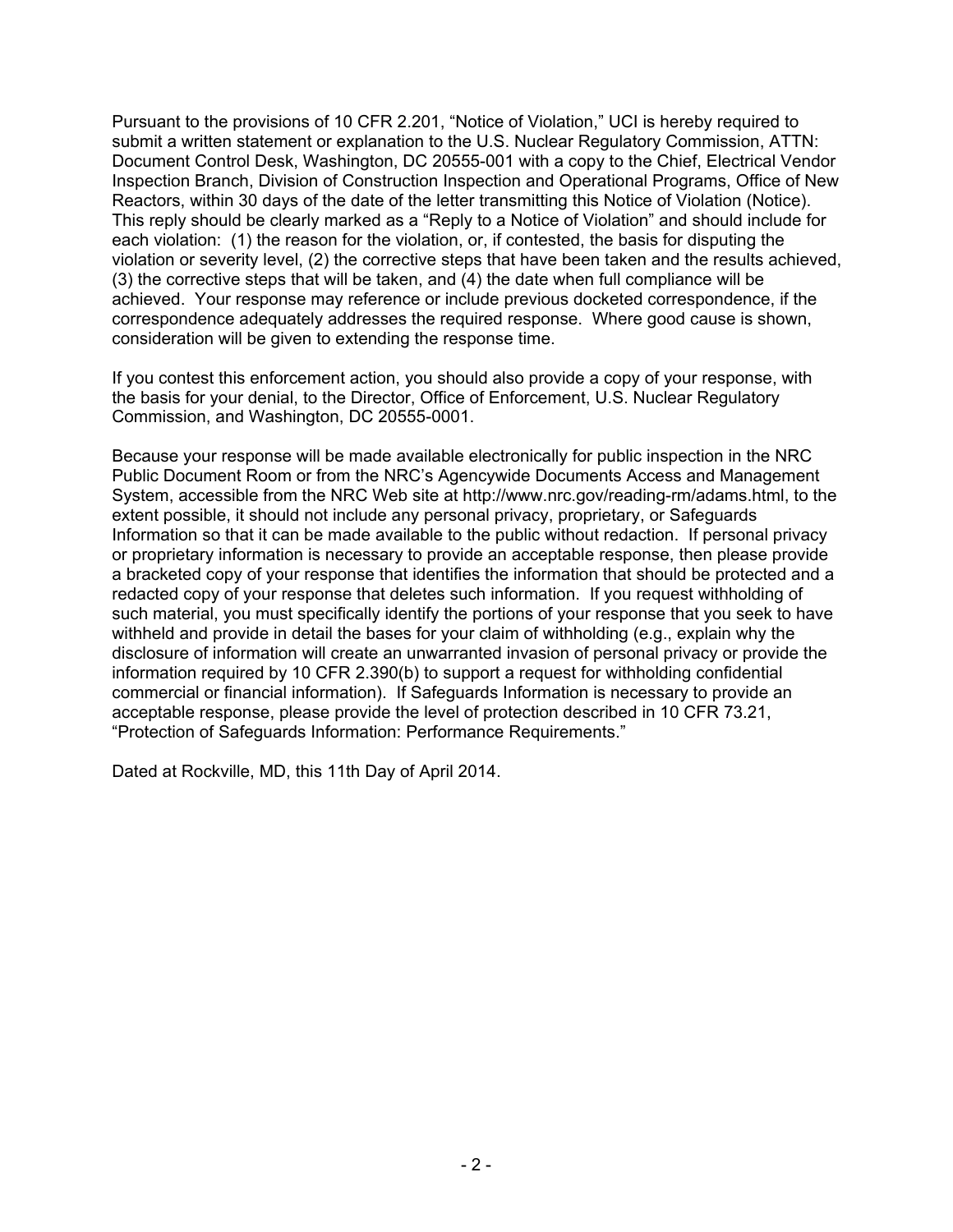#### **U.S. NUCLEAR REGULATORY COMMISSION OFFICE OF NEW REACTORS DIVISION OF CONSTRUCTION INSPECTION AND OPERATIONAL PROGRAMS VENDOR INSPECTION REPORT**

| Docket No.:                       | 99901436                                                                                                                                                                                                                                                                                                                                                                                           |                                                                  |             |
|-----------------------------------|----------------------------------------------------------------------------------------------------------------------------------------------------------------------------------------------------------------------------------------------------------------------------------------------------------------------------------------------------------------------------------------------------|------------------------------------------------------------------|-------------|
| Report No.:                       | 99901436/2014-201                                                                                                                                                                                                                                                                                                                                                                                  |                                                                  |             |
| Vendor:                           | United Controls International<br>205 Scientific Dr.<br>Norcross, GA. 30092                                                                                                                                                                                                                                                                                                                         |                                                                  |             |
| <b>Vendor Contact:</b>            | Korina Looft, Quality Manager<br>KLooft@unitedcontrols.com                                                                                                                                                                                                                                                                                                                                         |                                                                  |             |
| <b>Nuclear Industry Activity:</b> | The United Controls International manufacturing facility is located<br>in Norcross, GA. This facility performs commercial grade<br>dedication of safety-related equipment supplied to U.S. nuclear<br>power plants. This inspection is the first at this United Controls<br>International manufacturing facility in Norcross, GA and focused<br>on equipment being supplied to operating reactors. |                                                                  |             |
| <b>Inspection Dates:</b>          | February 24-28, 2014                                                                                                                                                                                                                                                                                                                                                                               |                                                                  |             |
| Inspection Team Leader:           | George Lipscomb, NRO/DCIP/EVIB                                                                                                                                                                                                                                                                                                                                                                     |                                                                  |             |
| Inspectors:                       | George Lipscomb<br><b>Annie Ramirez</b><br>Laura Micewski<br>Chelsea Smith-Standberry                                                                                                                                                                                                                                                                                                              | NRO/DCIP/EVIB<br>NRO/DICP/EVIB<br>NRO/DCIP/MVIB<br>R-II/DCP/CPB2 | Team Leader |
| Approved by:                      | Richard A. Rasmussen, Chief<br><b>Electrical Vendor Inspection Branch</b><br>Division of Construction Inspection<br>and Operational Programs<br><b>Office of New Reactors</b>                                                                                                                                                                                                                      |                                                                  |             |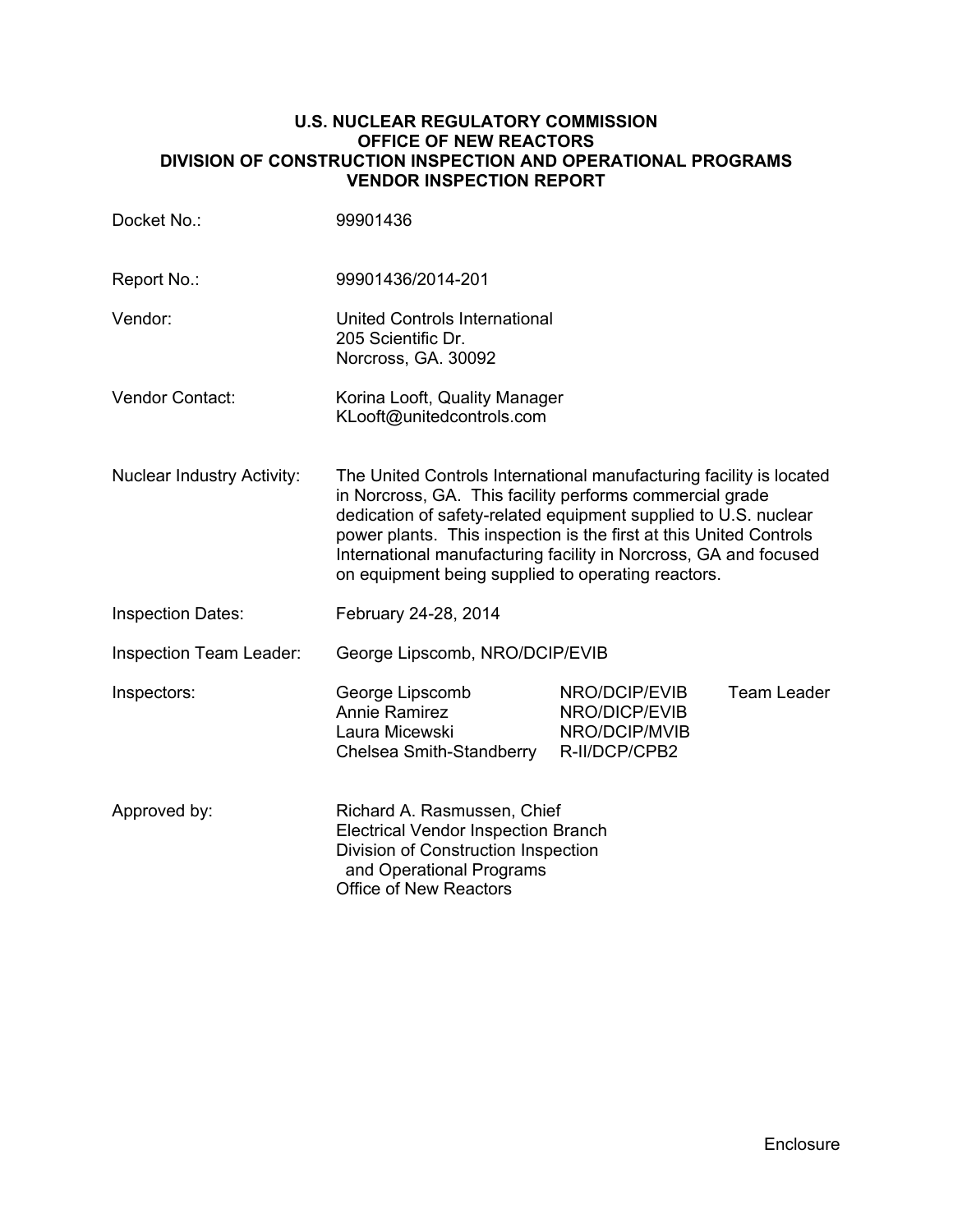# **EXECUTIVE SUMMARY**

#### United Controls International 99901436/2014-201

The U.S. Nuclear Regulatory Commission (NRC) conducted this vendor inspection to verify that United Controls International (UCI) implemented an adequate quality assurance (QA) program that complies with the requirements of Appendix B, "Quality Assurance Criteria for Nuclear Power Plants and Fuel Reprocessing Plants," to Title 10 of the *Code of Federal Regulations*  (10 CFR) Part 50, "Domestic Licensing of Production and Utilization Facilities," and 10 CFR Part 21, "Reporting of Defects and Noncompliance."

This inspection specifically evaluated UCI's commercial-grade dedication (CGD), procurement, test control and control of measuring and test equipment (M&TE) associated with safety-related equipment supplied to U.S. operating reactor plants, along with the reviewing UCI's nonconformance, corrective actions and 10 CFR Part 21 programs. The inspectors reviewed the implementation of CGD process, equipment qualification, test set up and qualification of electrical and mechanical safety-related components. The inspectors conducted this inspection at UCI's facility in Norcross, GA on February 24 – 28, 2014.

The following regulations served as the bases for this NRC inspection:

- Appendix B to 10 CFR Part 50
- 10 CFR Part 21

The Inspection procedures (IP) that were used included IP 43002, "Routine Inspections of Nuclear Vendors," IP 43004, "Inspection of Commercial-Grade Dedication Programs," and IP 36100, "Inspection of 10 CFR Part 21 and Programs for Reporting Defects and Noncompliance."

The information below summarizes the results of this inspection.

## 10 CFR Part 21

The NRC inspectors determined that UCI is not effectively implementing its 10 CFR Part 21 program consistent with the requirements of 10 CFR Part 21.21. Specifically, the inspectors identified three examples in which UCI failed to perform evaluations of deviations within 60 days of discovery. Based on the information the inspectors issued Violation 99901436-2014-201-01.

#### Commercial-Grade Dedication

The NRC inspectors concluded that UCI's CGD program was in accordance with the regulatory requirements of Criterion III, "Design Control," Criterion VII "Control of purchased material, equipment, and services", Criterion X, "Inspection," and Criterion XI "Test Control" of Appendix B to 10 CFR Part 50. For the sample of assembly, inspection, testing, and CGD activities evaluated, the NRC inspection team determined that UCI is effectively implementing its CGD program. No findings of significance were identified.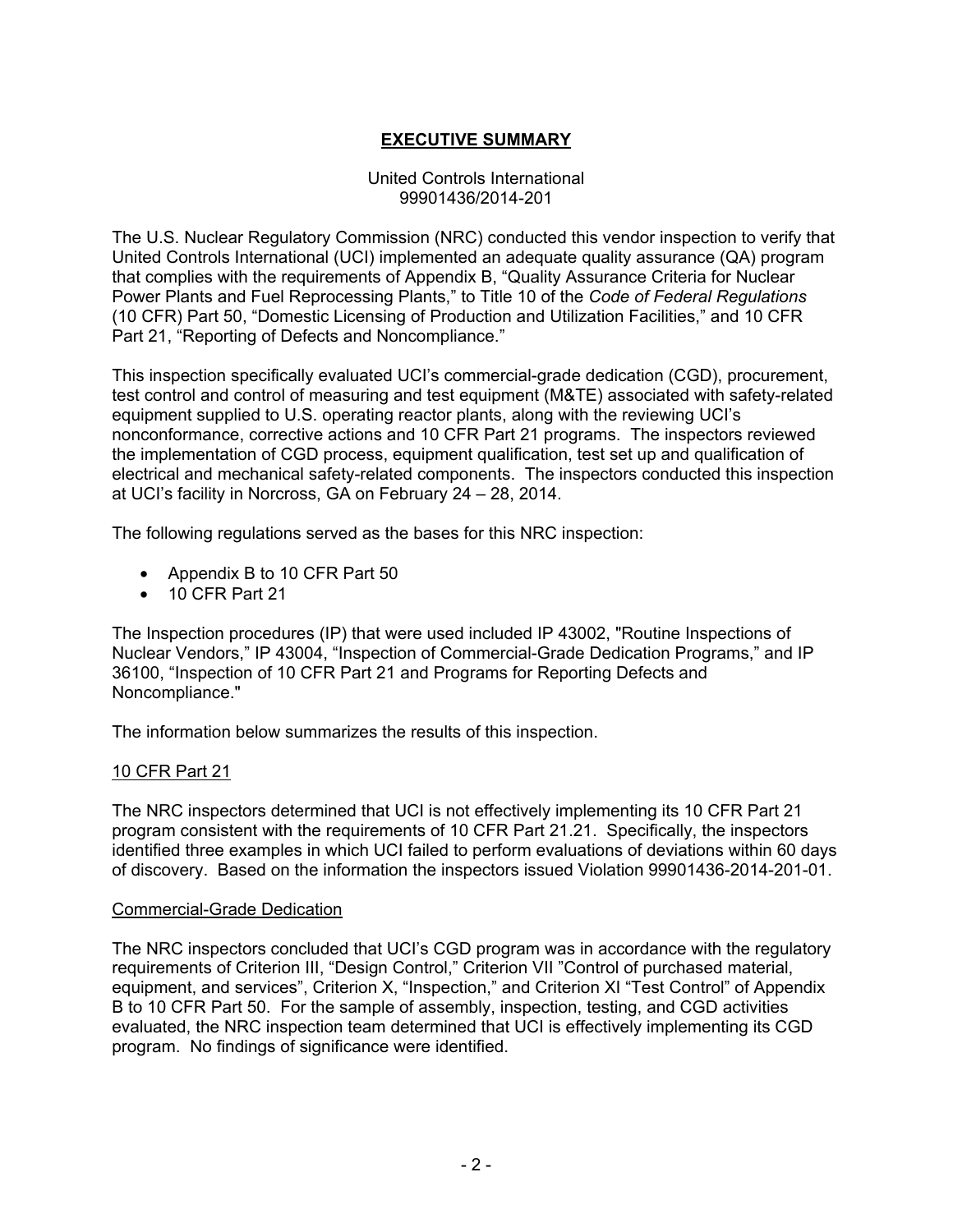## Test Control and Control of Measuring and Test Equipment

The NRC inspectors concluded that UCI has established a program that adequately controls testing, calibration, and use of M&TE in accordance with the regulatory requirements of Criterion XII, "Control of Measuring and Test Equipment," and Criterion XI, "Test Control," of Appendix B to 10 CFR Part 50. For the sample evaluated, the NRC inspection team determined that UCI is effectively implementing its testing and M&TE programs. No findings of significance were identified.

#### Nonconformance and Corrective Actions

The NRC inspectors determined that the implementation of UCI's programs for control of nonconforming material, parts, or components and corrective action were consistent with the regulatory requirements in Criterion XV, "Nonconforming Materials, Parts, or Components," and Criterion XVI, "Corrective Action," of Appendix B to 10 CFR Part 50. However, the inspectors observed that in the cases listed in the 10 CFR Part 21 section of the report that UCI did not assure that measures were taken to identify and correct conditions adverse to quality. These cases are further explained in the 10 CFR 21 section of the report and are also included in Violation 99901436/2014-201-01.

#### Internal Audits

The NRC inspectors determined that UCI's has established a program that adequately controls quality assurance activities in accordance with the regulatory requirements of Criterion XVIII, "Audits," of Appendix B to 10 CFR Part 50. For the sample evaluated, the NRC inspection team determined that UCI is effectively implementing its internal audit program. No findings of significance were identified.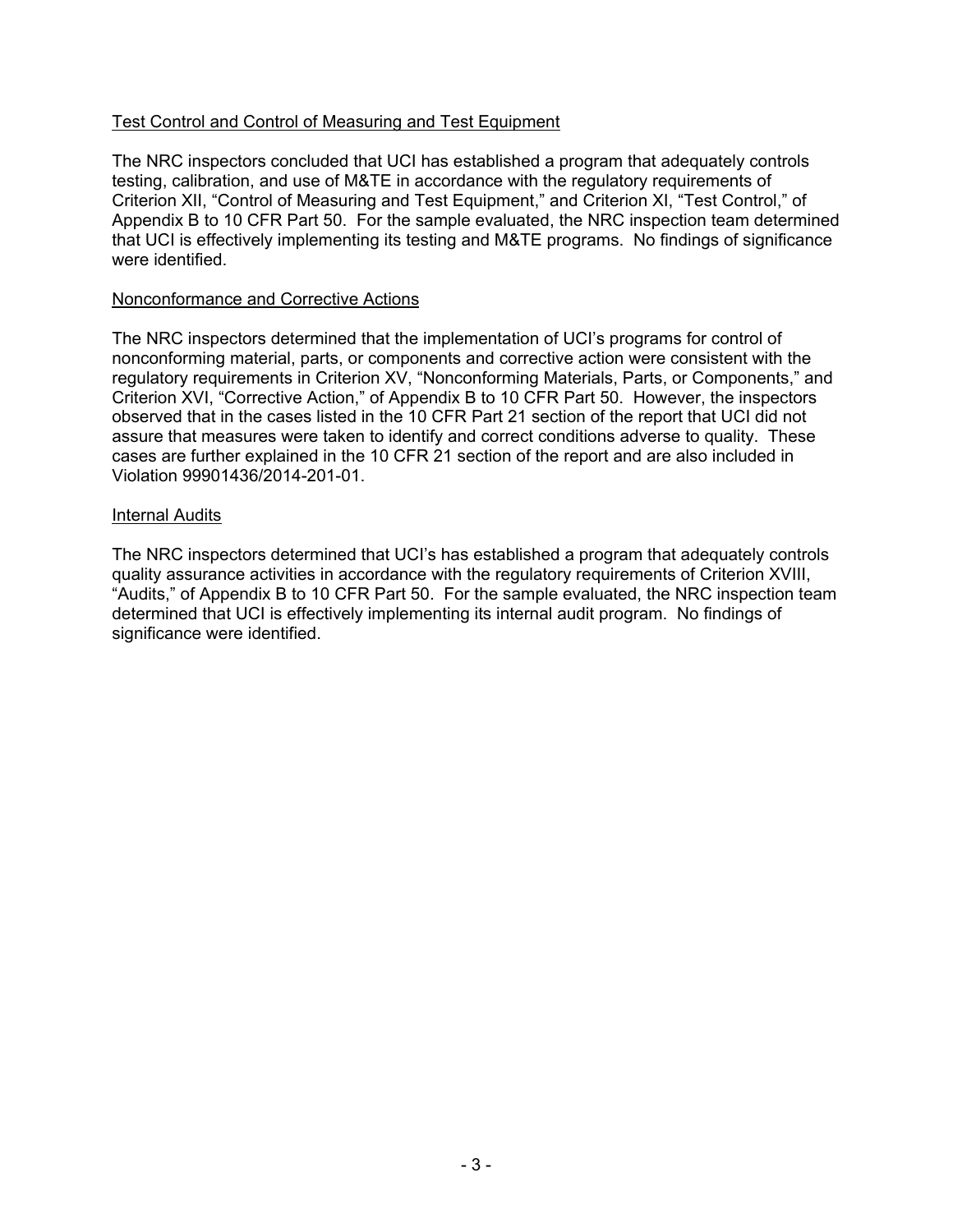## **REPORT DETAILS**

## **1. 10 CFR Part 21 Program**

#### a. Inspection Scope

The inspectors reviewed United Controls International's (UCI) policies and implementing procedures that govern its Title 10 of the *Code of Federal Regulations* (10 CFR) Part 21 program to verify that the requirements of 10 CFR Part 21 had been effectively implemented for evaluating deviations and failures to comply. The inspectors reviewed UCI's procedures that govern corrective actions, the control and correction of nonconforming items, as well as interviewed quality assurance staff members and engineers, to verify an adequate and direct connection to the 10 CFR Part 21 program, and compliance with regulatory requirements. The documents reviewed by the inspectors are included in the attachment to the inspection report.

#### b. Observations and Findings

During the review of inspection documentation, the inspectors identified three examples of deficiencies related to the adequacy of UCI's implementation of its 10 CFR Part 21 process and associated procedures. Specifically, the inspectors identified that UCI had not evaluated deviations within 60 days of discovery as required by 10 CFR 21.21.

In the following examples, UCI initiated nonconformance reports (NCRs) for deviations but failed to perform an evaluation of the deviations within 60 days of the discovery date, sufficient to determine whether the deviations constituted a substantial safety hazard.

On October 23, 2012, a customer returned a relay to UCI that was not operating correctly as per its technical requirements. This relay was part of a purchase order for a batch of commercial grade relays that had been dedicated by UCI and supplied to customers as a basic component. The issue with the returned relay had to do with the fact that the relay was required to fail closed upon de-energizing and the relay failed open instead. Once the relay was returned to UCI, UCI initiated a nonconformance report (NCR) to document the issue but failed to perform an evaluation of the issue as necessary to determine whether or not the issue constituted a substantial safety hazard. UCi failed to evaluate whether the issue was potentially generic to the rest of relays that were shipped on the same order. The inspector noted that during dedication testing of this lot of relays at UCI, another relay had failed in a similar way, calling into question the possible generic nature of the failures.

Prior to 2011, UCI performed seismic qualification tests for multiple customers with test equipment not calibrated for the full test range. Test plans approved by the customers stated, in part, that UCI shall subject the specimen to motion over the frequency range of 1 to 100 Hz. However, prior to January 12, 2011, the accelerometers installed on the seismic test equipment were not calibrated to frequencies below 10 Hz. UCI staff identified the deficiency and subsequently contracted with a calibration laboratory to calibrate the accelerometers down to 0.5 Hz. For example, a STATES $^{\circ}$ M-25006 12-point terminal block tested for a nuclear power station in 2004 and a General Electric SBM SJ25105 rotary action switch tested for a nuclear power station in 2006 were tested in a frequency range below that of the calibration of the accelerometers. At the time of the discovery, UCI did not perform an evaluation of the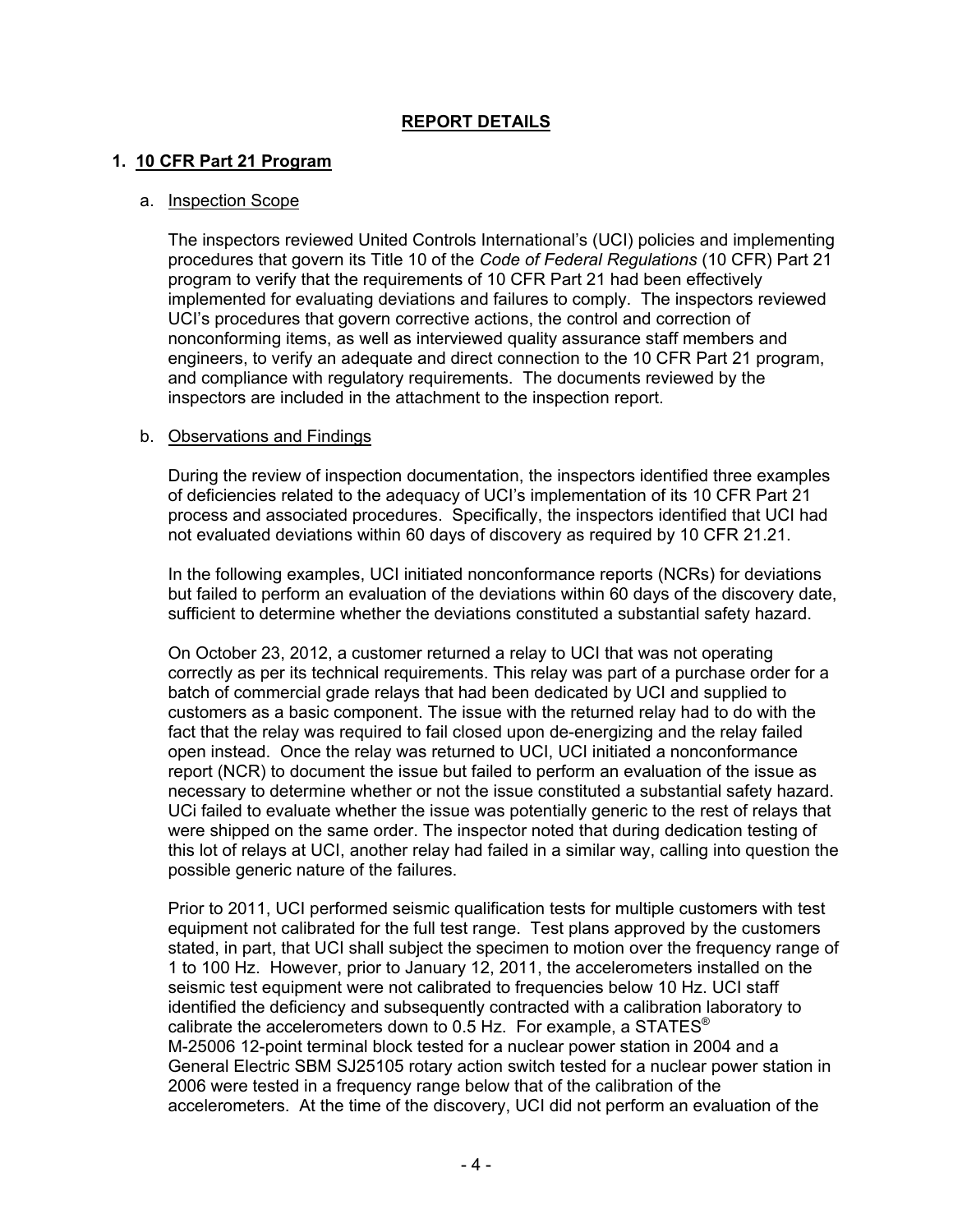validity of the test and the impact on the customers when they discovered the accelerometers were not calibrated in the appropriate range. At the prompting of the inspectors, UCI completed an evaluation and concluded that this condition would not have been reportable since calibration records showed that the accelerometers were within tolerance at the first attempt for calibration.

On July 2013, UCI identified that the laboratory contracted to calibrate and verify their Rockwell Hardness testing machine had not performed a proper verification of the scale denoted as HRF. UCI staff initiated an external corrective action request with the laboratory. However, UCI failed to perform an evaluation of the potential impact on the validity of a hardness test performed on items previously supplied. At the prompting of the inspectors, UCI completed an evaluation that concluded that this would not have been reportable since the indirect verification methodology was in compliance with the American Society for Testing & Materials (ASTM).

UCI failed to perform evaluations of deviations within 60 days of discovery of the deviations and report them to the NRC as required by 10 CFR 21.21, for the examples mentioned above. The inspectors identified this issue as Violation 99901436/2014-201- 01. UCI has initiated Corrective Action Report (CAR) No.13-14 to address this issue.

c. Conclusions

The inspectors determined that UCI appropriately displayed notices in locations as required by 10 CFR Part 21.6, as well as effectively imposed requirements of 10 CFR 21 in their purchase orders (POs) on qualified suppliers having programs meeting the requirements of Appendix B to 10 CFR Part 50. However, UCI did not implement its 10 CFR Part 21 program consistent with the requirements of 10 CFR Part 21.21. The NRC inspection team issued Violation 99901436/2014-201-01 for UCI's failure to adequately perform 10 CFR Part 21 evaluations as required by 10 CFR 21.21 and UCI procedures. Specifically, the inspectors determined for the examples outlined above, UCI had not performed evaluations of deviations within 60 days of discovery of the defect.

## **2. Commercial-Grade Dedication**

## a. Inspection Scope

The inspectors reviewed UCI's policies and procedures governing the implementation of its CGD program, including commercial surveys, procurement control, receipt inspections, and testing, to verify compliance with Criterion III, "Design Control," Criterion VII, "Control of Purchased Material, Equipment and Services," Criterion X, "Inspection," and Criterion XI, "Test Control" of Appendix B to 10 CFR Part 50. In addition, the inspectors verified the implementation of CGD controls through direct observation of inspection activities and review of CGD orders for commercial components and client orders for CGD services.

The NRC inspectors evaluated a sample of CGD activities associated with orders for time delay relays, fuses, resistors, nuclear grade tape, and other safety-related electrical components. The inspectors reviewed a sample of inputs to CGD plans, including: 1) POs, 2) failure mode analysis, 3) development of critical characteristics, and 4) receipt acceptance process. In addition, the inspectors confirmed that the development of critical characteristics and acceptance methods for dedications were acceptable. The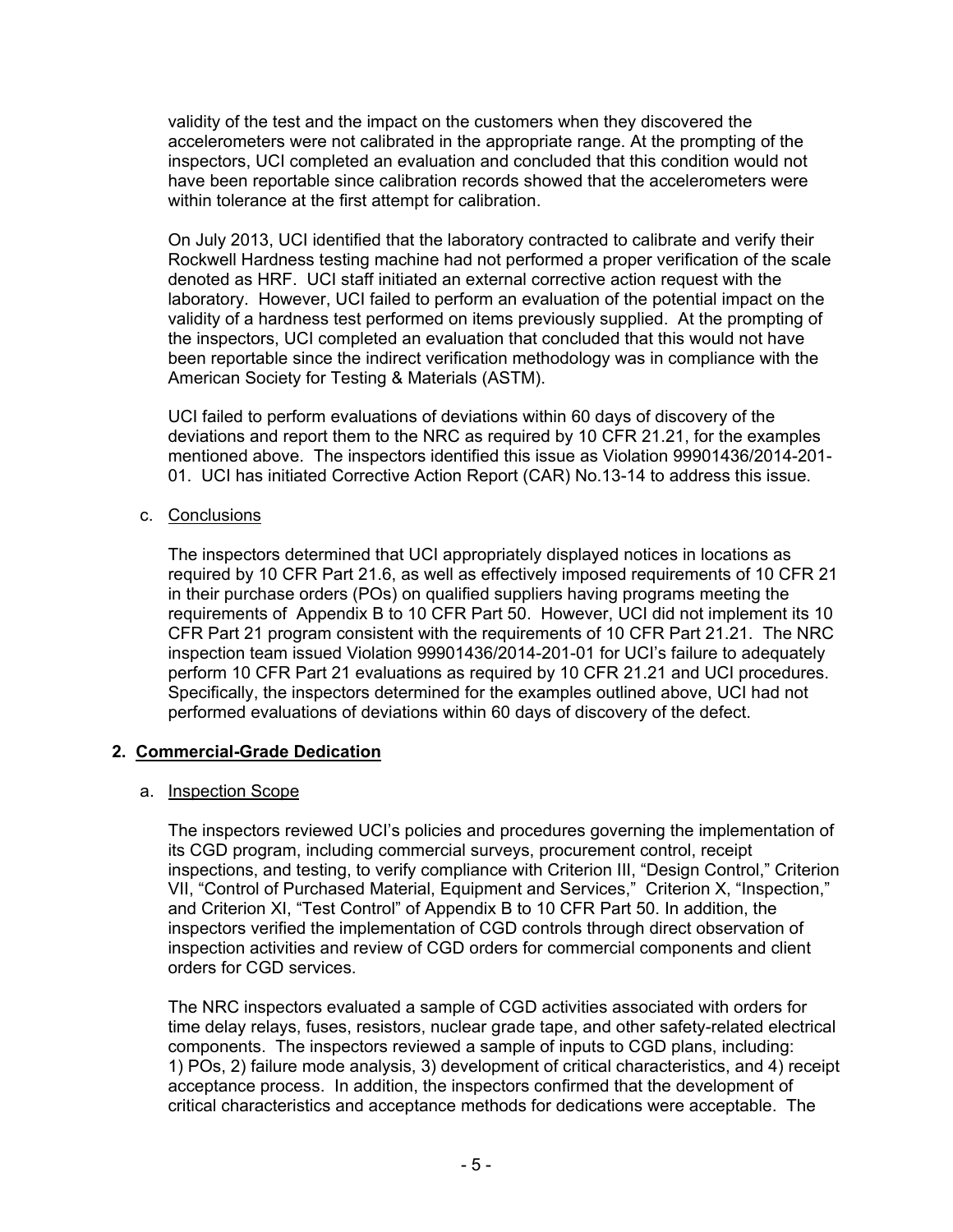documents reviewed by the inspectors are included in the attachment to the inspection report.

#### b. Observations and Findings

No findings of significance were identified.

c. Conclusions

The inspectors concluded that UCI's CGD program was in accordance with the applicable Appendix B regulatory requirements. For the sample of assembly, inspection, testing, and CGD activities evaluated, the NRC inspection team determined that UCI is effectively implementing its commercial-grade dedication program. No findings of significance were identified.

## **3. Test Control and M&TE**

#### a. Inspection Scope

The inspectors reviewed M&TE policies and procedures to determine if UCI's controls were in compliance with the regulatory requirements of Criterion XII, "Control of Measuring and Test Equipment," and Criterion XI, " Test Control" of Appendix B to 10 CFR Part 50. In addition, the inspectors verified the implementation of testing and M&TE control through direct observation of testing activities by UCI personnel and review of associated certificates of calibration.

The NRC inspectors specifically evaluated a sample of M&TE associated with acceptance testing of time delay relays, material testing of safety-related fasteners, and seismic testing of safety-related electrical components. The inspectors confirmed that the instruments were calibrated and appropriate for the range of operation for each described activity. The documents reviewed by the inspectors are included in the attachment to the inspection report.

#### b. Observation and Findings

No findings of significance were identified.

c. Conclusions

The NRC inspectors concluded that UCI has established a program that adequately controls testing, calibration, and use of M&TE in accordance with the regulatory requirements of Criterion XII, "Control of Measuring and Test Equipment," and Criterion XI, " Test Control" of Appendix B to 10 CFR Part 50. For the sample evaluated, the NRC inspection team determined that UCI is effectively implementing its testing and M&TE programs. No findings of significance were identified.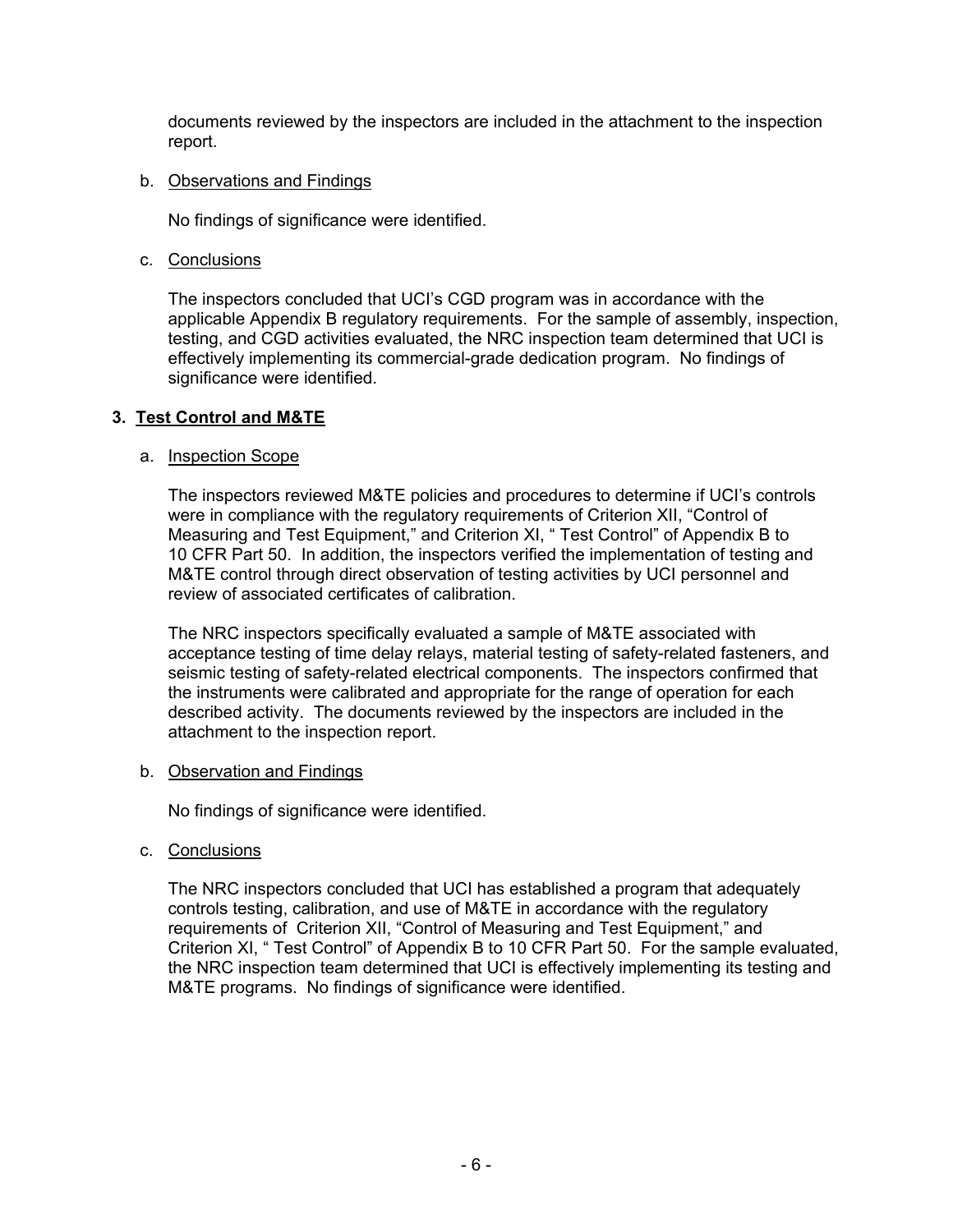## **4. Nonconformance and Corrective Actions**

#### a. Inspection Scope

The inspectors reviewed UCI's policies and procedures governing control of nonconforming components and corrective actions to verify compliance with Criterion XV, "Nonconforming Materials, Parts, or Components," and Criterion XVI, "Corrective Action," of Appendix B to 10 CFR Part 50. The inspectors reviewed UCI documented conditions adverse to quality such as CARs, NCRs, and Deviation Reports (DNRs). In addition, the inspectors conducted several interviews of UCI's management and technical staff about the evaluation of nonconforming components and corrective actions. The inspectors also verified that UCI's nonconformance process provides guidance to evaluate nonconformances for reportability under UCI's 10 CFR Part 21 program. The documents reviewed by the inspectors are included in the attachment to the inspection report.

#### b. Observations and Findings

During the UCI inspection, the inspectors observed that examples included in the Part 21 section of this report also presented failures in the area of nonconformance and corrective actions. Specifically, UCI failed to assure that conditions adverse to quality, such as deviations, were properly identified and evaluated. As described in the first example of the 10 CFR Part 21 section a relay was returned from a customer. UCI documented the nonconformance but failed to evaluate the deviation to assure that measures were taken to identify and correct conditions adverse to quality. This action could have initiated a Part 21 evaluation for the condition.

With the exception of the failure to evaluate conditions adverse to quality associated with Violation 99901436/2014-201-01, no findings of significance in this area were identified.

## c. Conclusions

The inspectors determined that the implementation of UCI's programs for control of nonconforming material, parts, or components and corrective action were consistent with the regulatory requirements in Criterion XV, "Nonconforming Materials, Parts, or Components," and with Criterion XVI, "Corrective Action," of Appendix B to 10 CFR Part 50. However, the inspectors observed that in the cases listed in the 10 CFR Part 21 section of this report, UCI issued NCRs for identified defects but failed to evaluate defects in items already supplied. These cases are further explained in the 10 CFR 21 section of this report and are also included in Violation 99901436/2014-201-01.

## **5. Internal Audits**

#### a. Inspection Scope

The NRC inspection team reviewed audit policies and procedures to determine if UCI's controls were in compliance with the regulatory requirements of Criterion XVIII, "Audits," of Appendix B to 10 CFR Part 50. In addition, the inspectors discussed the internal audit program with personnel responsible for the planning and implementation of internal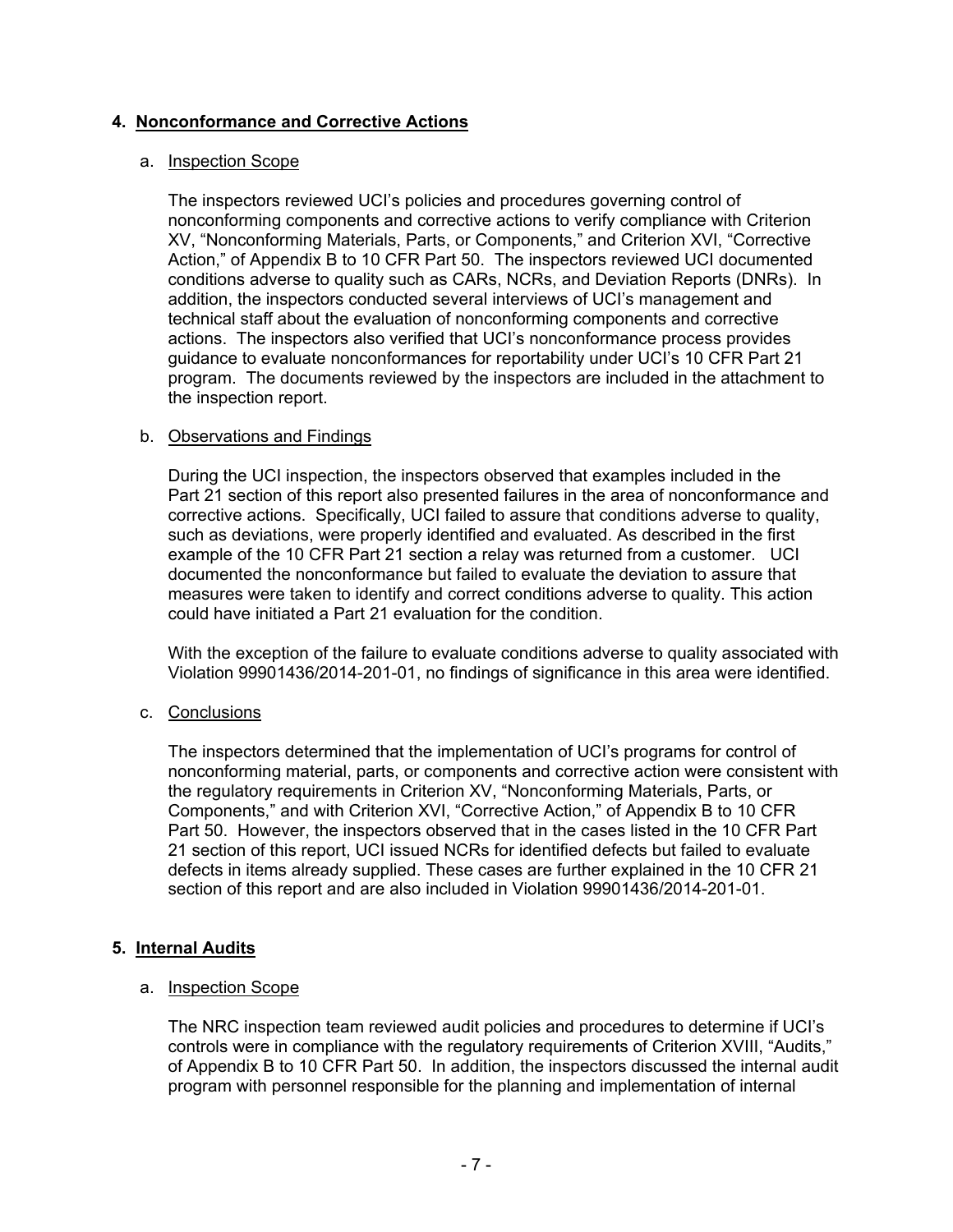audits and reviewed completed audits and auditor qualifications to verify audit program implementation.

The inspectors reviewed UCI procedure QCP 18.1, "Internal Audit," which describes the internal audit program and gives guidelines for the performance of internal audits.

The inspectors evaluated the multiple partial audits comprising the 2012 UCI internal audit and verified each applicable criterion was reviewed for the year. The inspectors verified that the 2012 audit was successfully completed, and a sample of discrepancies were adequately documented and tracked to closure.

The inspectors also evaluated auditor qualification records associated with the 2012 internal audit's lead auditors. Lead auditor records were evaluated for initial qualification and maintenance of proficiency requirements in accordance with UCI program and regulatory requirements. The documents reviewed by the inspectors are included in the attachment to the inspection report.

#### b. Observations and Findings

No findings of significance in this area were identified.

#### c. Conclusions

The inspectors determined that UCI has established a program that adequately controls internal audits in accordance with the regulatory requirements of Criterion XVIII, "Audits," of Appendix B to 10 CFR Part 50. The NRC inspection team determined that UCI is effectively implementing its internal audit program for the sample of audits evaluated. No findings of significance were identified.

## **6. Entrance and Exit Meetings**

On February 24, 2014, the NRC inspection team presented the inspection scope during an entrance meeting with UCI's personnel including Robert Hale, President of UCI. On February 28, 2014, the inspectors presented the inspection results during an exit meeting with Mr. Hale and other UCI personnel.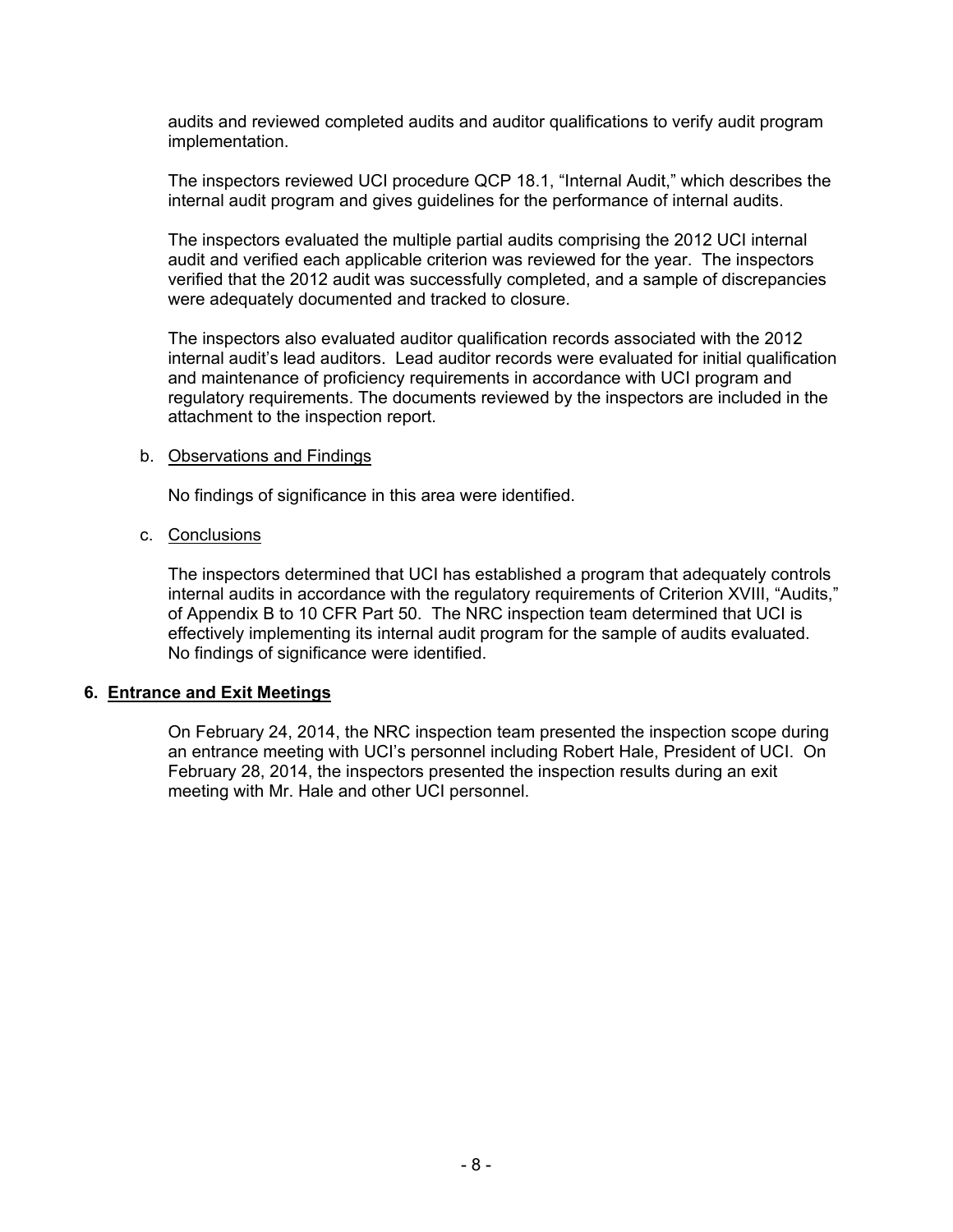# **ATTACHMENT**

# **1. PERSONS CONTACTED AND NRC STAFF INVOLVED:**

| <b>Name</b>             | <b>Title</b>                             | <b>Affiliation</b> | <b>Entrance</b> | <b>Exit</b> | Interviewed  |
|-------------------------|------------------------------------------|--------------------|-----------------|-------------|--------------|
| Divya Paidy             | Dedication Program<br>Manager            | <b>UCI</b>         | X               | X           | X            |
| Jim Garrison            | <b>Engineering Manager</b>               | <b>UCI</b>         | X               | X           | $\sf X$      |
| Korina Looft            | <b>Quality Manager</b>                   | <b>UCI</b>         | X               | X           | $\mathsf{X}$ |
| Felicia Friedli         | <b>Material Analysis</b><br>Manager      | <b>UCI</b>         | X               | X           | X            |
| John Hill               | Shipping & Receiving                     | <b>UCI</b>         |                 |             | X            |
| Robe Hale               | President                                | <b>UCI</b>         | X               | X           |              |
| Steve Meelhano          | Sales Manager                            | <b>UCI</b>         | X               |             |              |
| Jeannette Martin        | Program Manager                          | <b>UCI</b>         | X               | X           |              |
| Luis Sanchez            | <b>Chief Operating Officer</b>           | <b>UCI</b>         | X               | X           | X.           |
| Kris Hefner             | Laboratory Technician                    | <b>UCI</b>         |                 |             | X            |
| <b>Michael Muriello</b> | Lab Manager                              | <b>UCI</b>         | X               | X           | $\sf X$      |
| Sean Ruth               | Program Manager                          | <b>UCI</b>         | X               | X           | X            |
| Mohamadou Niang         | <b>Procurement Engineer</b>              | <b>UCI</b>         |                 |             | $\mathsf{X}$ |
| Pratyusha Budidha       | <b>Material Laboratory</b><br>Technician | <b>UCI</b>         |                 |             | $\sf X$      |
| <b>Charles Russell</b>  | Laboratory Technician                    | <b>UCI</b>         |                 |             | $\mathsf{X}$ |
| Maria Vargas            | <b>Material Laboratory</b><br>Technician | <b>UCI</b>         |                 |             | $\mathsf{X}$ |
| <b>Wesley Hickle</b>    | Engineer                                 | <b>UCI</b>         |                 |             | $\mathsf{X}$ |
| Jerry Fusilier          | Electrical/Mechanical<br>Inspector       | <b>UCI</b>         |                 |             | $\sf X$      |
| <b>Charles Lamondo</b>  | Laboratory Technician                    | <b>UCI</b>         |                 |             | X            |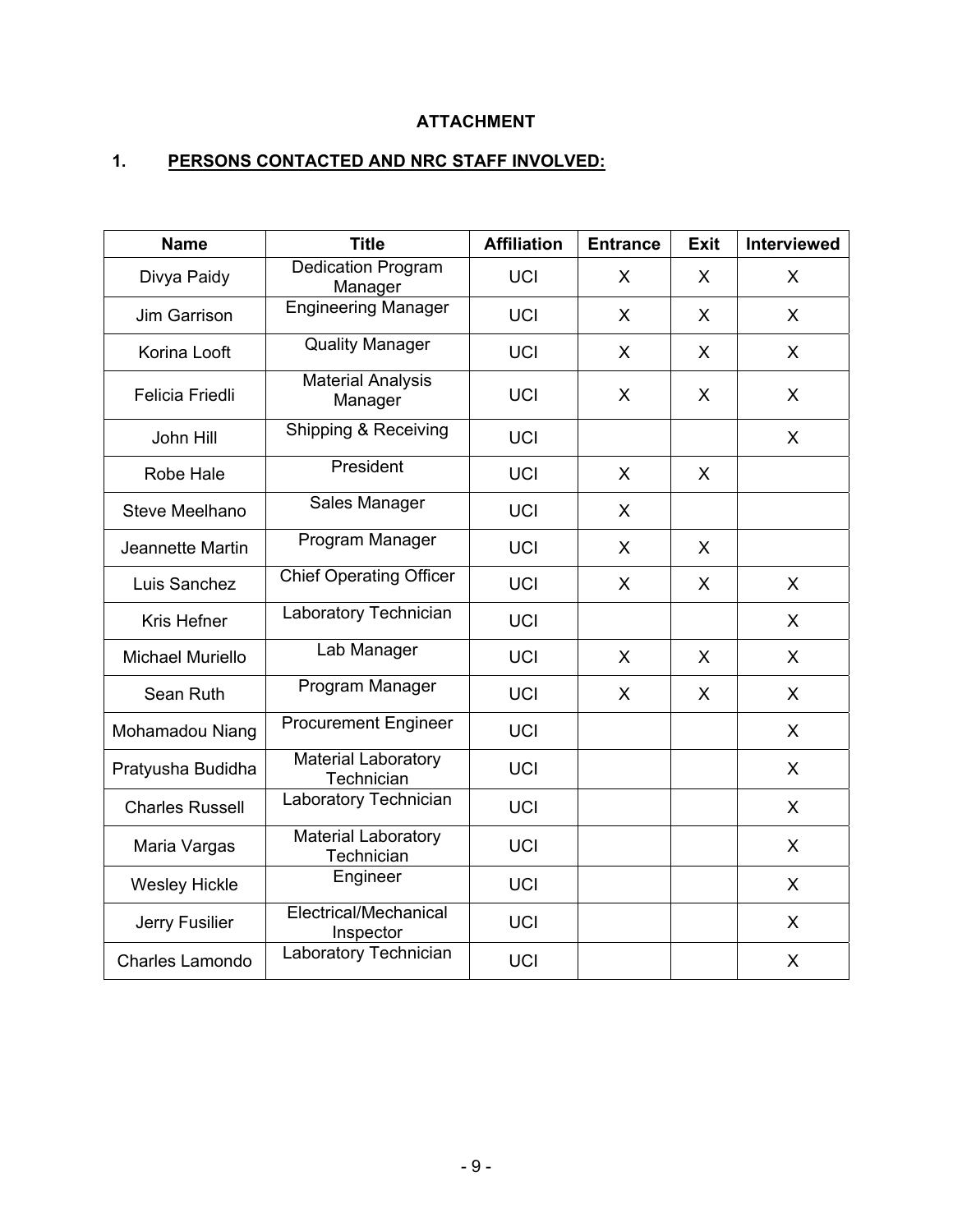## **2. INSPECTION PROCEDURES USED:**

- IP 43002, "Routine Inspections of Nuclear Vendors"
- IP 43004, "Inspection of Commercial-Grade Dedication Programs"
- IP 36100, "Inspection of 10 CFR Part 21 and Programs for Reporting Defects and Noncompliance"

## **3. ITEMS OPENED, CLOSED, AND DISCUSSED:**

| <b>Item Number</b>   | <b>Status</b> | vpe | <b>Description</b>     |
|----------------------|---------------|-----|------------------------|
| 99901436/2014-201-01 | ⊃pened        | NOV | `FR Part 21<br>10 CER. |

## **4. DOCUMENTS REVIEWED:**

#### UCI Procedures

- "Quality Assurance Manual," Revision 15, October 31, 2013.
- QCP 3.3, "Deviation," Revision 1, January 31, 2014.
- QCP 3.4, "Commercial Grade Dedication," Revision 15, July 24, 2013.
- QCP 3.6, "Sampling," Revision 6, November 23, 2013.
- QCP 3.8, "Preparation of Engineering Evaluation Report," Revision 4, November 25, 2013.
- QCP 3.9, "Equivalency," Revision 2, dated January 19, 2014.
- QCP 7.1, "Supplier Qualification Procedure," Revision 10, January 21, 2014.
- QCP 8.1, "Receiving and Serialization Procedure," Revision 17, November 20, 2013.
- QCP 8.3, "Identification and Control of Materials, Parts, and Components", Revision 10, August 28, 2013.
- QCP 10.3, "Electrical Test Inspector Qualification," Revision 7, dated October 10, 2011.
- QCP 10.14, "Material Analyst Qualification," Revision 6, dated November 18, 2013.
- QCP 10.15, "XRF Analyzer Operation," Revision 9, dated November 19, 2013.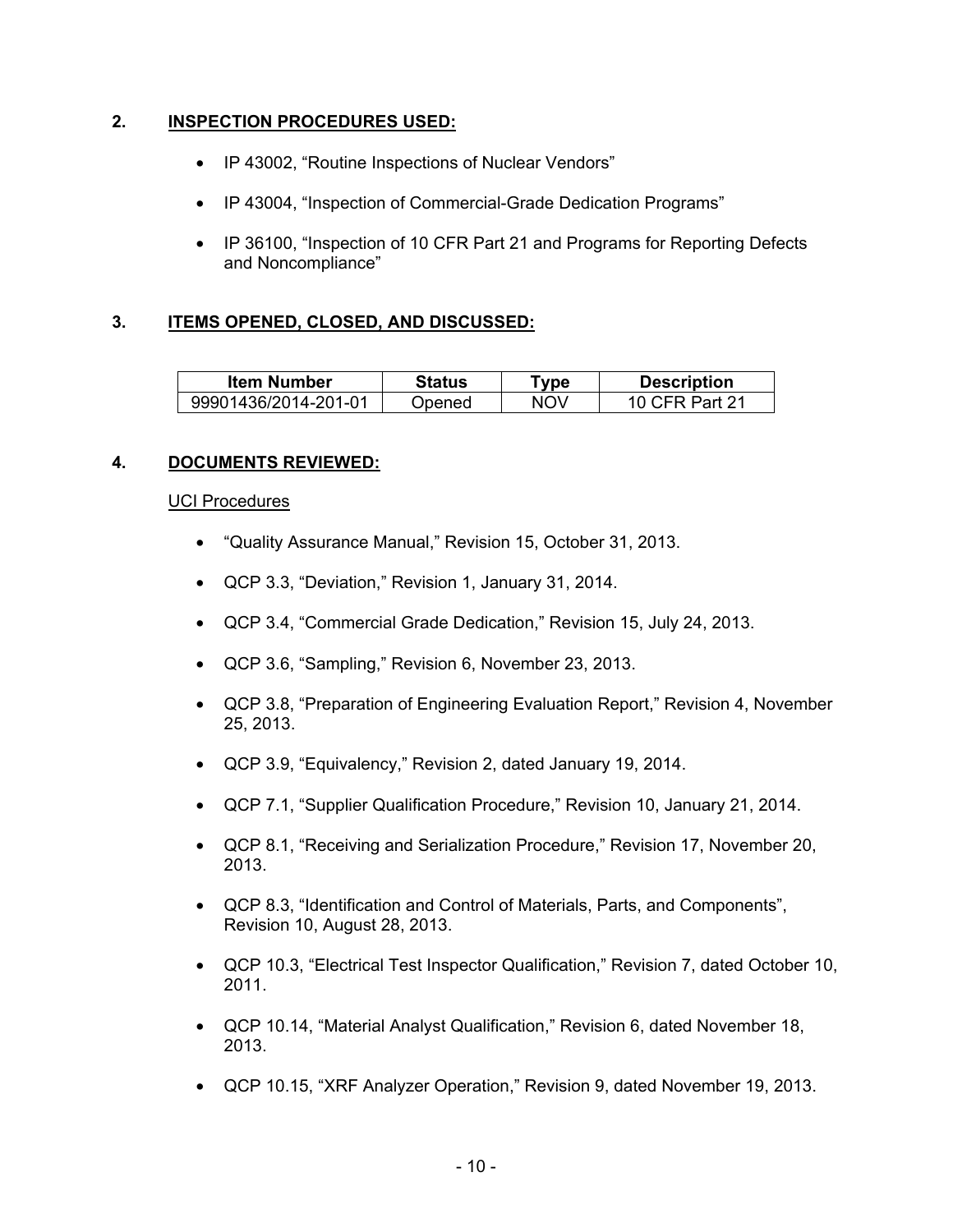- QCP 10.16, "Mechanical Inspector Qualification," Revision 1, dated November 22, 2013.
- QCP 10.17 "FT-IR Spectrometer Operation Procedure", Revision 7, dated November 19, 2013.
- QCP 10.22, "Rockwell Hardness Operating Procedure," Revision 6, dated November 19, 2013.
- QCP 11.7, "Seismic Qualification," Revision 4, dated July 11, 2011.
- QCP 11.7, "Seismic Qualification," Revision 5, dated November 27, 2013.
- QCP 12.1, "Calibration," Revision 14, dated January 7, 2014.
- QCP 14.1, "Rework, Repair, and/or Testing of Customer Supplied Items", Revision 4, dated November 23,2013.
- QCP 15.2, "Control of Nonconforming Items," Revision 7, dated August 29, 2013.
- QCP 16.1, "Corrective Action," Revision 10, dated May 3, 2013.
- QCP 18.1, "Internal Audit," Revision 10, January 3, 2014.
- QCP 18.2, "Supplier Evaluation," Revision 10, December 2, 2013.
- QCP 21.1, "Reporting of Defects and Noncompliance," Revision 8, dated March 26, 2009.
- GL-ST01, "Team-Servo Hydraulic Startup Guideline," Revision 0, dated June 14, 2012.

## UCI Nonconformance, Deviation Notice and Corrective Action Reports

- NCR 2522, Materials Test Results did not meet manufacturer and/or standards, January 17, 2011.
- NCR 3195, Serial Number 004571-01-0003 coil smoking, August 24, 2011.
- NCR 3857, S/N 004190-01-0001/004190-01-0002, Excessive Hardware, March 14, 2012.
- NCR 7154, UCI S/Ns 006215-07-0008/006215-07-00009 exceeds current clearing time, February 24, 2014.
- NCR 7084, S/N 006205-01-00006, contacts do not spring back, February 6,2014.
- NCR 2918, Received Capacitors have date code 1035, June 7, 2011.
- NCR 6980, UCI PO 000229 does not list additional hardware, January 8,2014.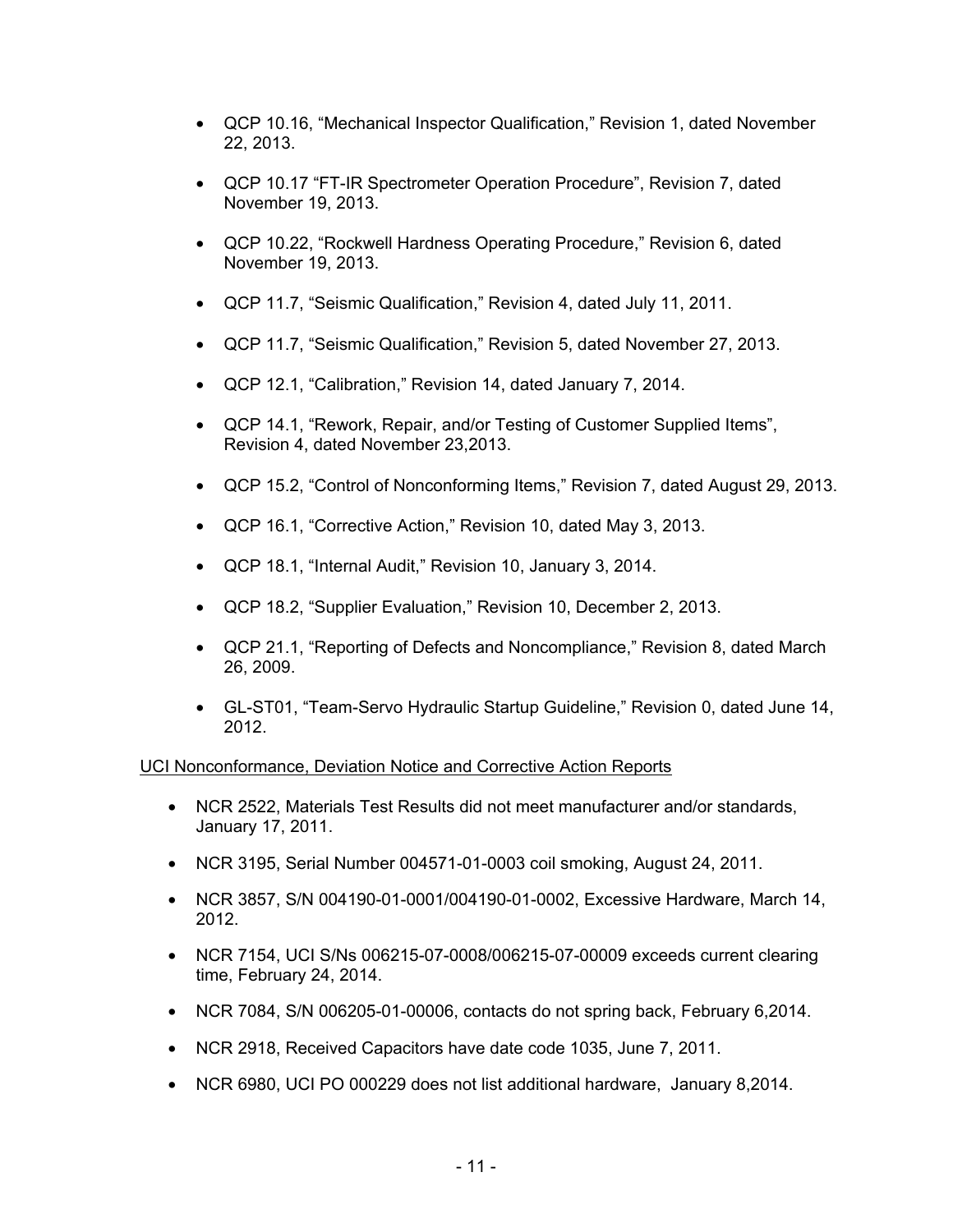- NCR 7141, P/N received from Fastenal 72516, should be 1172516, February 24, 2014.
- NCR 2399, Excessive solder, November 9, 2010.
- NCR 2241, Roll of tape shows inconsistency, August 26, 2010.
- NCR 2285, S/N 004078-01-0008 failed contact chattering, September 23, 2010.
- NCR 2035, Inside diameter of flat washers, April 12, 2010.
- NCR 3363, Parts used for pilot cabinet without being dedicated, October 17, 2011.
- NCR 2614, Per ATS report D162379, burst pressure was performed, February 23, 2011.
- NCR 1885, Kit missing one washer, January 6, 2010.
- NCR 1886, Missing lock-washers, nylon straps, and rivets, January 6, 2010.
- NCR 1908, S/N 003341-01-0058 tested open during resistance check, January 26, 2010.
- NCR 2044, Components in PCB S.N 003445-01-0001 should be aligned, April 14, 2010.
- NCR 1913, Received shipment of 101 lugs, January 27, 2010.
- NCR 7149, Receiving lot 006219-001-022414, February 25, 2014.
- NCR 7143, Part Number received per PO-000398, February 24, 2014.
- NCR 2504, During as found test fuse was not removed before measurements, January 6, 2011.
- NCR 3580, In addition to Relay, Hardware not addressed by BOM or CGDS, January 4, 2012.
- NCR 3589, Lub missing in insulation, January 11, 2012.
- NCR 3636, Manufacturer's name on BOM does not match packaging nor received documentation, January 20, 2012.
- NCR 3865, During repairs on S/N 4240-01-0001 per NCR 3852, half of PC1 connector pin 5 socket broke from off from other half, March 15, 2012.
- NCR 3872, Received on item partially our of black plastic casing, March 16, 2012.
- NCR 3862, Interlocking hook on S/N 005002-03-0002 became bent, March 15, 2012.
- NCR 1980, Received P/N IS200TSVOH2BDC packing list and BOM match, March 16, 2010.
- NCR 7033, Item is to be Qty 16 terminal screws and lock washers, January 24, 2014.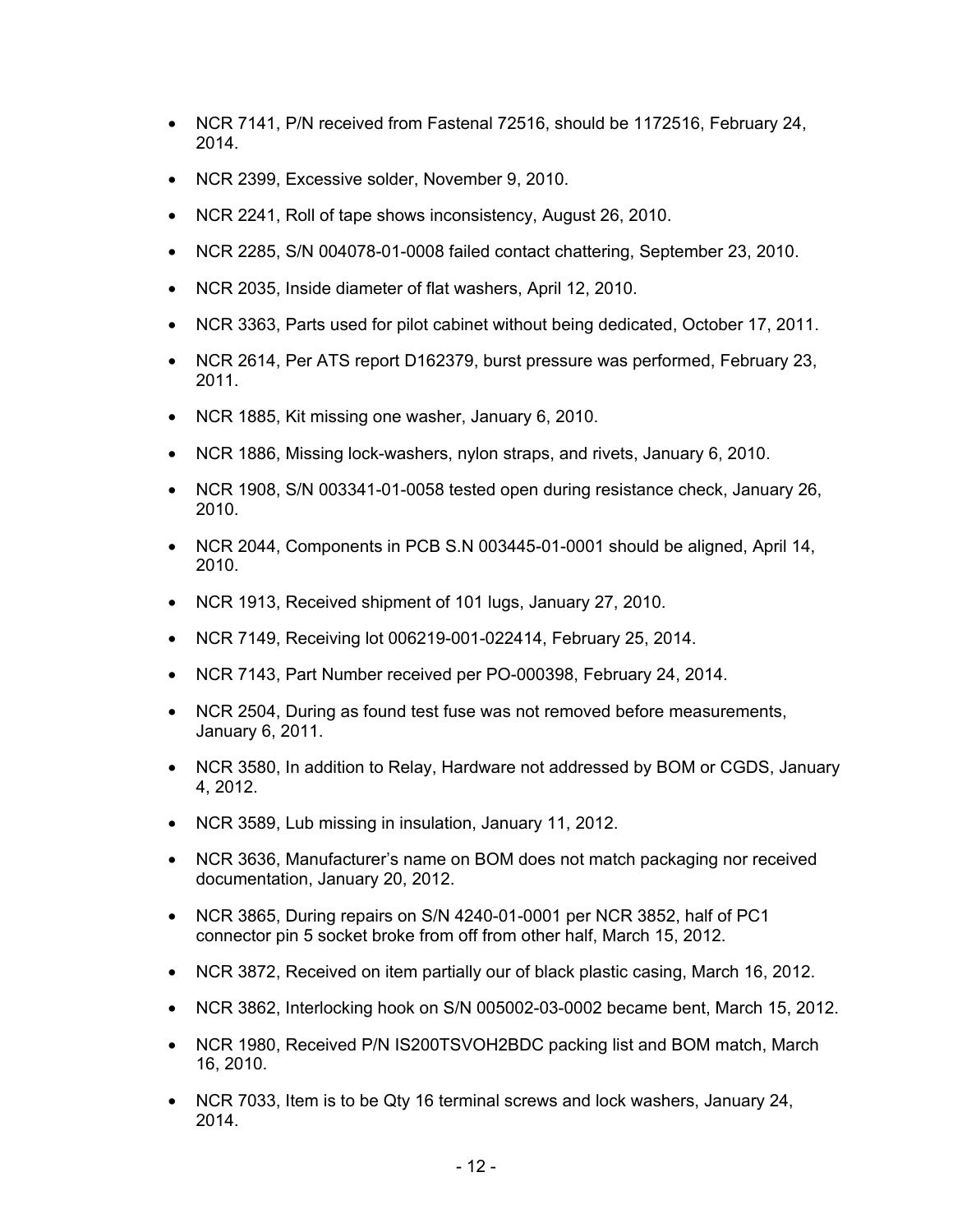- NCR 6827, S/N: 091980-02-00001, during power supply voltage check input power lamp did not light, November 7,2013.
- NCR 6897, S/N: 091980-02-00001, during power supply voltage check input power lamp did not light, December 5, 2013.
- NCR 6968, S/N: 091980-02-00001, during power supply voltage check input power lamp did not light, January 6, 2014.
- NCR 7064, S/N: 091980-02-00001, during power supply voltage check input power lamp did not light, February 3, 2014.
- NCR 7136, S/N: 091980-02-00001 percentage variance above max tolerance, February 19,2014.
- NCR 7137, S/N: 091980-02-00001 percentage variance above max tolerance, February 19, 2014.
- NCR 7138, S/N: 091980-02-00001, after power on for test, found unit did not power up properly, February 19, 2014.
- NCR 7027, Plastic bag packing list identify manufacture as Mill-Max as in UCI PO 000317, January 22, 2014.
- NCR 6989, S/N: 001980-17-00001 A2 PCB, January 10,2014.
- NCR 6841, S/N: 001980-17-00001, base to collector short when trying to apply 107VAC, January 11, 2013.
- NCR 6847, S/N: 001980-17-00001 has charred solder mask material, November 13, 2013.
- NCR 6536, S/N: 001980-045-00001ASFOUND, the output power lamp not working, September 12, 2013.
- NCR 6540, BOM for mk-41 calls for qty of 30 items but received 28 items, September 12, 2013.
- NCR 6916, Customer returned 005687-01-00002 for further evaluation, December 11, 2013.
- NCR 5763, S/N: 005108-10-0002, pick-up time exceeded the maximum, February 28, 2013.
- NCR 5669, Customers states failure on time delay relay P/N: 5108-01, February 6, 2013.
- NCR 5670, Customers states failure on time delay relay P/N: 5108-01, February 6, 2013.
- NCR 1943, S/N: 003568-03-0001 and 003568-03-0002 boards have incorrect transformers installed, February 24, 2010.
- NCR 1800, Transformers will not power with 123-124 V RMS, October 28, 2009.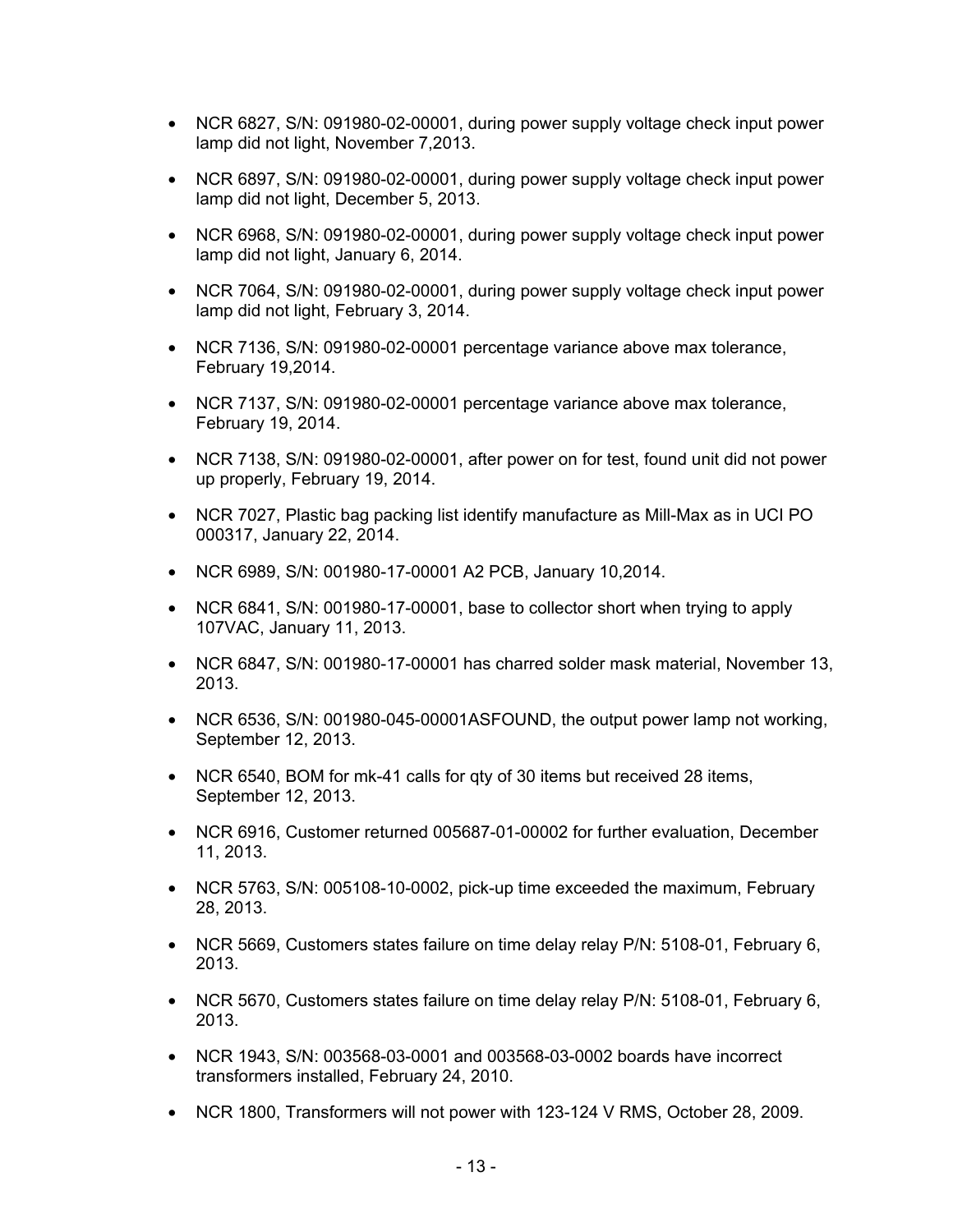- NCR 1634, Customer stated board is missing a jumper, July 10, 2009.
- NCR 1636, Customer stated board is missing a jumper, July 10, 2009.
- NCR 3313, Revision 0, Order No. 4510, Line 1, October 4, 2011.
- NCR 3497, Revision 0, Order No. 4597, Line 1, December 9, 2011.
- NCR 3502, Revision 0, Order No. 4510, Line 1, December 13, 2011.
- NCR 3776, Revision 0, Order No. 4570, Line 1, February 23, 2012.
- NCR 4980, Revision 0, Order No. 94597, Line 1, October 23, 2012.
- DNR 7146, Revision 0, Order No. 006210, Line 1, February 24, 2014 (in-process).
- DNR 7151, For CC502, CC503, and CC504, due to equipment limitations unable to perform testing, February 25, 2014.
- DNR 6923, Per CGDS-001740 R01, CC508, December 13, 2013.
- NCR 7149, Revision 0, Order No. 006219, Line 1, February 25, 2014.
- DNR 7151, Revision 0, Order No. 006219, Line 1, February 25, 2014 (in-process).
- NCR 7154, Revision 0, Order No. 006215, Line 7, February 25, 2014 (in-process).
- CAR 11-14, February 18, 2014 (in-process).
- CAR. 15-13, February 20, 2013.
- CAR 06-13, February 8, 2013.
- CAR 01-10, Charger Control Board 93-41-119381, January 28, 2010.
- CAR 05-10, NCR 2118, P/N 41-01-223463, September 23, 2010.
- CAR 06-10, NCR 2150, P/N 90-41-974323, October 5, 2010.
- CAR 05-10, NCR 2118, P/N 41-01-223463, September 23, 2010.
- CAR 10-10, NCR 2397, Order 4125, December 23, 2010.
- CAR 08-11, Antung PO PP100204 Order 4131, February 25, 2011.
- CAR 04-11, PMEC Engineering Procedure Review, February 21, 2011.
- CAR 02-12, QCP 8.1, January 20, 2012.
- CAR 01-12, Failure to review engineering design work, January 20, 2012.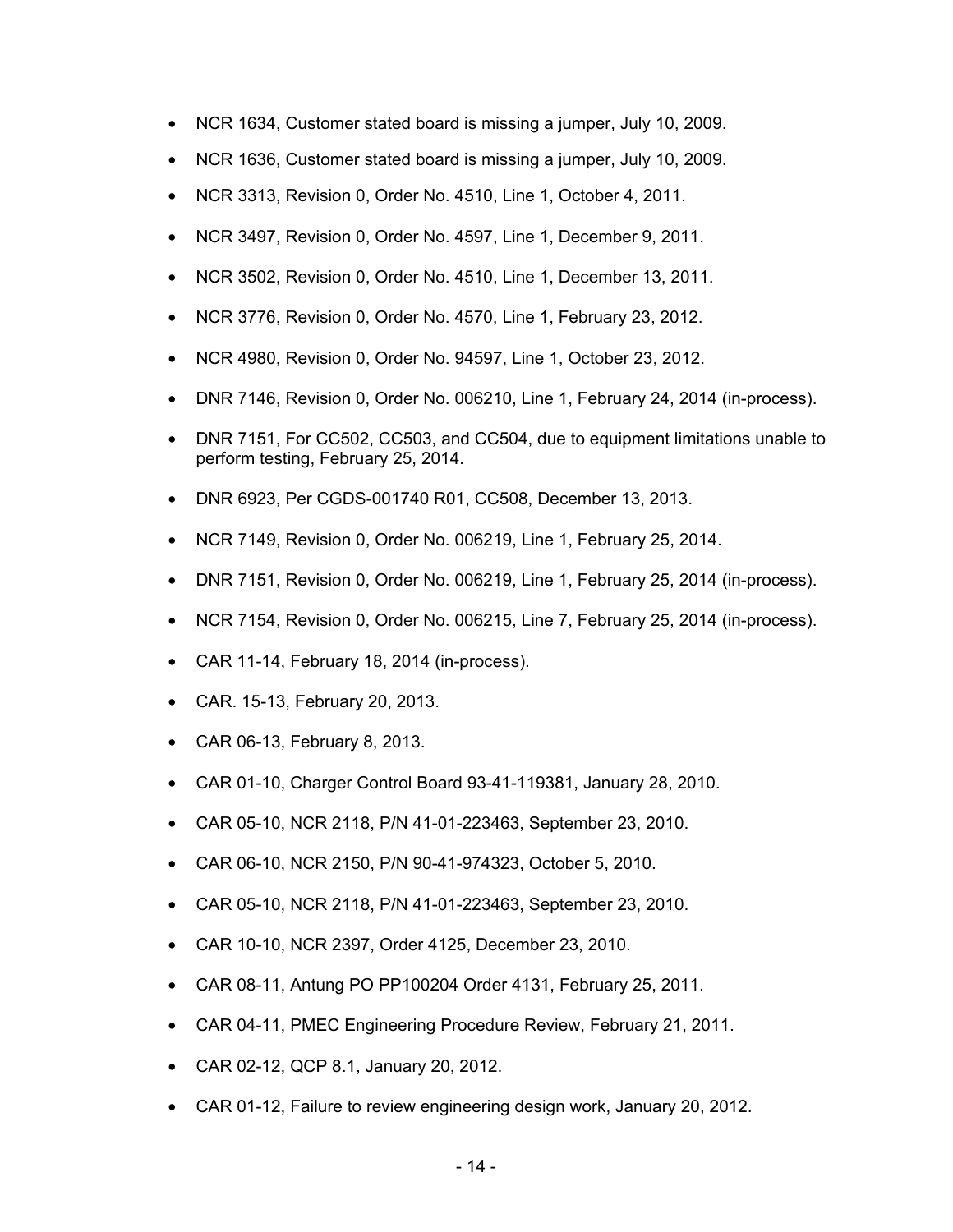- CAR 15-12, Internal Finding# UCI-2012-01-02, May 8, 2012.
- CAR 24-12, Incorrect Seismic Monitoring, August 12, 2012.
- CAR 02-13, Dedication of components for job 5184, January 28, 2013.
- CAR 21-12, Fuse Procedure, June 2, 1012.
- CARS 06-13, Internal Audit Finding #1 improve CAR process, February 8, 2013.
- CAR 55-13, Inadequate review, October 8, 2013.
- CAR 33-13, UCI SO 5581, Receiving concern, June 24, 2013.
- CAR 18-13, Internal Audit Finding #6, NCR concerns, February 20, 2012.
- CAR 12-13, Time Gap in Re-evaluation of Personnel Qualifications, February 27, 2013.
- CAR 53-13, Dedicated Hardware Not Shipped 5645, October 3, 2013.
- CAR 27-13, Inspection and Test Finding from NIAC Audit, March 18, 2013.
- CAR 15-09, PSEG Printed Circuit Board P/N: 90-41-974313, May 12, 2009.
- CAR 13-14, During NRC inspection there were several observations to improve Part 21 process and procedures, December 10, 2013.
- CAR 28-13, "Commercial Grade NIAC audit finding," revision 1, dated January 2, 2014.
- CAR 2008-16, NIAC Audit "Q.A./Inadequate Procedure Review," dated February 11, 2008.
- CAR 41-13, referencing ATS Report #D201566 (N) and ATS Report # C/D199506-1(N), dated April 29, 2013.
- CPAR 2013-0066, Corrective/Preventive Action Request from Invensys audit of Commercial Grade Dedication, "CGDS is not developed for calibration services," dated April 12, 2013.

## Audits and Associated Documents

- Quality Trend Analysis for 2012, March 15, 2013.
- Internal Audit Report for 2012, March 4, 2013.
- Lead Auditor Qualifications for Mike Howell, March 25, 2010.
- Lead Auditor Qualifications for David Jarrow, January 10, 2013.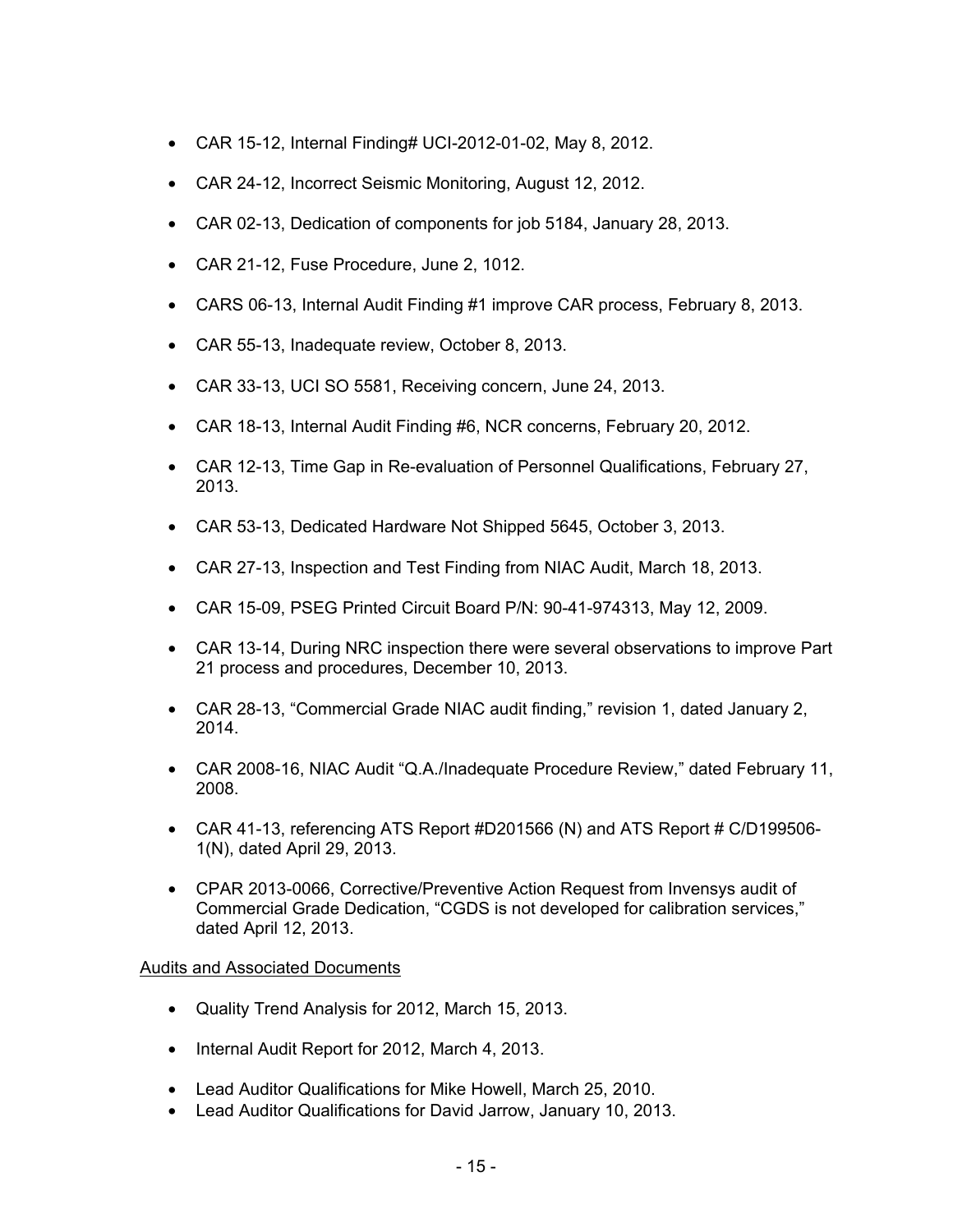- Triennial Evaluation and Qualification of ATS as a Qualified Supplier of Test, Calibration, and NDE services for United Controls, dated June 24, 2011.
- Audit Report for audit of supplier Applied Technical Services, Inc., Audit number 14- 01/NIAC 19045, dated February 4, 2014.
- Audit Report for audit of supplier Applied Technical Services, Inc., Audit number 11- 001/NIAC 16056, dated February 7, 2011.
- Audit Report for audit of supplier Applied Technical Services, Inc., Audit number 08- 01/NIAC 13049, dated February 14, 2008.
- Audit Report for audit of supplier PCB Piezotronics, Inc., Audit number NIAC 11528, dated July 27, 2005.

## **Commercial Grade Dedication Procedures and Documents**

- CGDS-208, "Various Fuses," Revision 10, June 14, 2011.
- CGDS-380, "Littlefuse KLDR002 Fuse," Revision 2, September 15, 2011.
- CGDS-001820, "Riedon UT5-55K-5% VCHAR Resistor," Revision 0, January 29, 2014.
- CGDS-001832, "Littlefuse KLDR002 Fuse," Revision 0, February 20, 2014.
- CGDS-001109, "Silicon Rubber Tape", Revision 1, dated 2014.
- CGDS-001734, "End Block", Revision 0, dated 2014.
- CGDS-582, "Phoenix Metals Steel Sheet, Revision 0, dated May 3, 2013.
- CGDS-593, "Commercial Grade Dedication Specification for items procured from Fastenal," Revision 2, dated September 3, 2013.
- CGDS-264, "Commercial Grade Dedication Specification for Type NT and Type ZWM terminal boards procured from States," Revision 0, dated March 16, 2004.
- CGDS-608, "Commercial Grade Dedication Specification for Calibration Services," revision 2, dated February 14, 2014.
- CGDS-020, "Commercial Grade Dedication Specification for type SBM control switch procured from General Electric," revision 8, dated April 18, 2006.
- CGI-1055-4, Rev. 3, Commercial Grade Item Dedication Specification, Cyberex/Thomas & Betts Power Solutions, P/N: 93-41-119381, July 19, 2010.
- Commercial Survey Report, Supplier #1, dated April 15, 2013.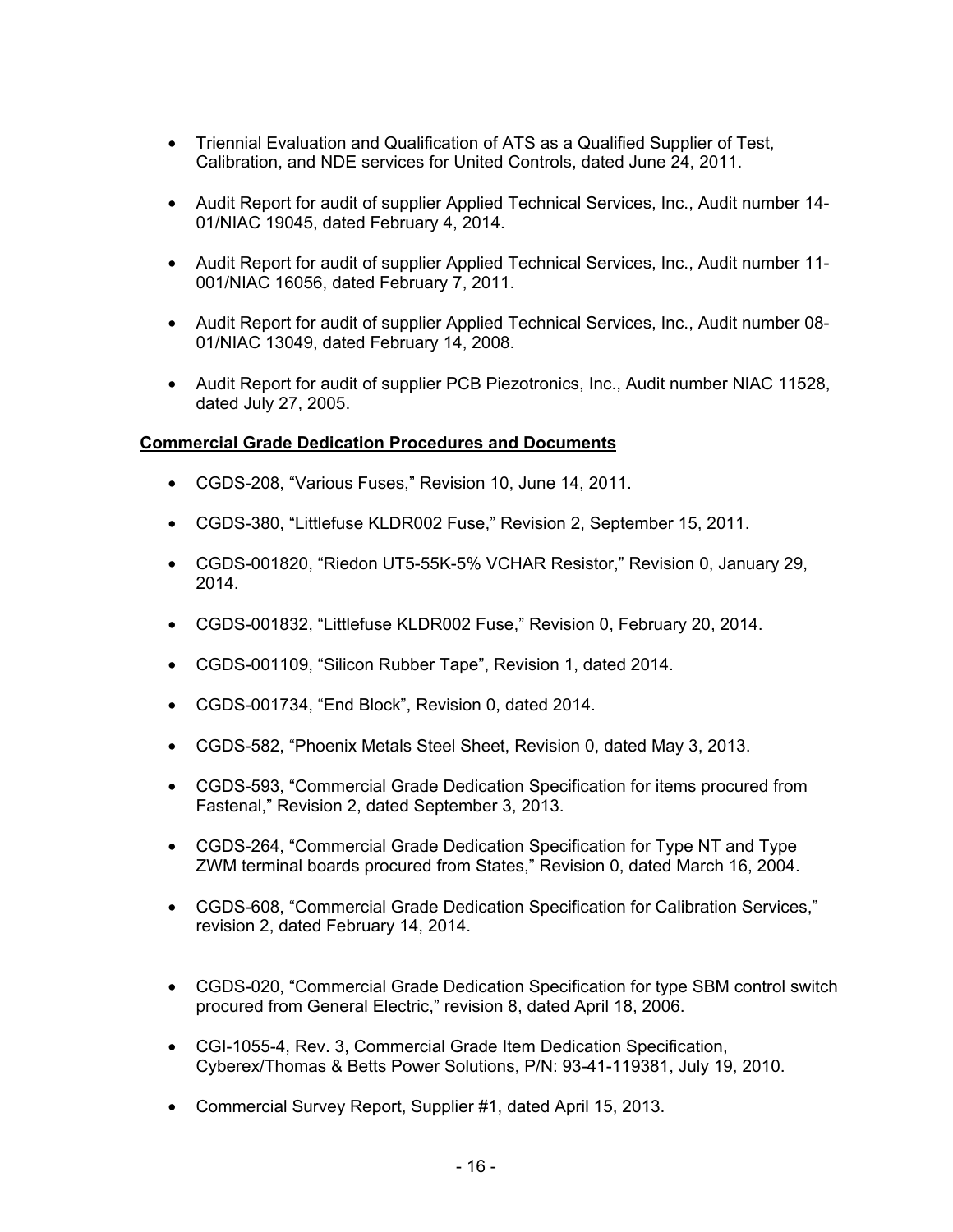- Commercial Survey Report, Supplier #2, dated June 2, 2010.
- Job # 2014, "CGDS-020, Receiving Inspection Acceptance Criteria," dated July 12, 2006.
- Job # 10QX001382, "CGDS-264, Receiving Inspection Acceptance Criteria," dated March 23, 2004.

## **Procurement Documents**

- P.O. # UCI010213B2, Calibration order with Applied Technical Services, Inc., dated April 23, 2013.
- P.O. # 000169, Calibration order with Applied Technical Services, Inc., dated January 7, 2014.
- P.O. # 000390, Calibration order with PCB Piezotronics, Inc., dated February 10, 2014.
- P.O. # 000430, FUSECO ATL, dated February 20, 2014.
- P.O. # 000199, Silicon Rubber Tape, dated December 3, 2013.
- P.O # 006116, Chicago Miniature Lighting, dated December 4, 2013.
- P.O. # 4500038955, Gas & Electric to United Controls International for seismic qualification for Class 1E safety-related block terminal 12 point slide link, dated March 3, 2004.
- P.O. # NE21927, Duke Energy Corporation to United Controls International for seismic qualification for nuclear safety-related SJ25105 switch, dated March 15, 2006.

#### **Measuring and Test Equipment Documents**

- Certificate of Calibration # 1195099 for Asset Number T-043, Digital Handheld Multimeter, dated June 25, 2013.
- Certificate of Calibration # 1125896 for Asset Number T-089, Circuit Breaker Test Set, dated December 20, 2013.
- Calibration Certificate for Asset Number ST-001, ICP Accelerometer Model 353B33 Serial 108689, dated April 6, 2006.
- Calibration Certificate for Asset Number ST-001, ICP Accelerometer Model 353B33 Serial 108689, dated April 16, 2007.
- Calibration Certificate for Asset Number ST-001, ICP Accelerometer Model 353B33 Serial 108689, dated April 24, 2008.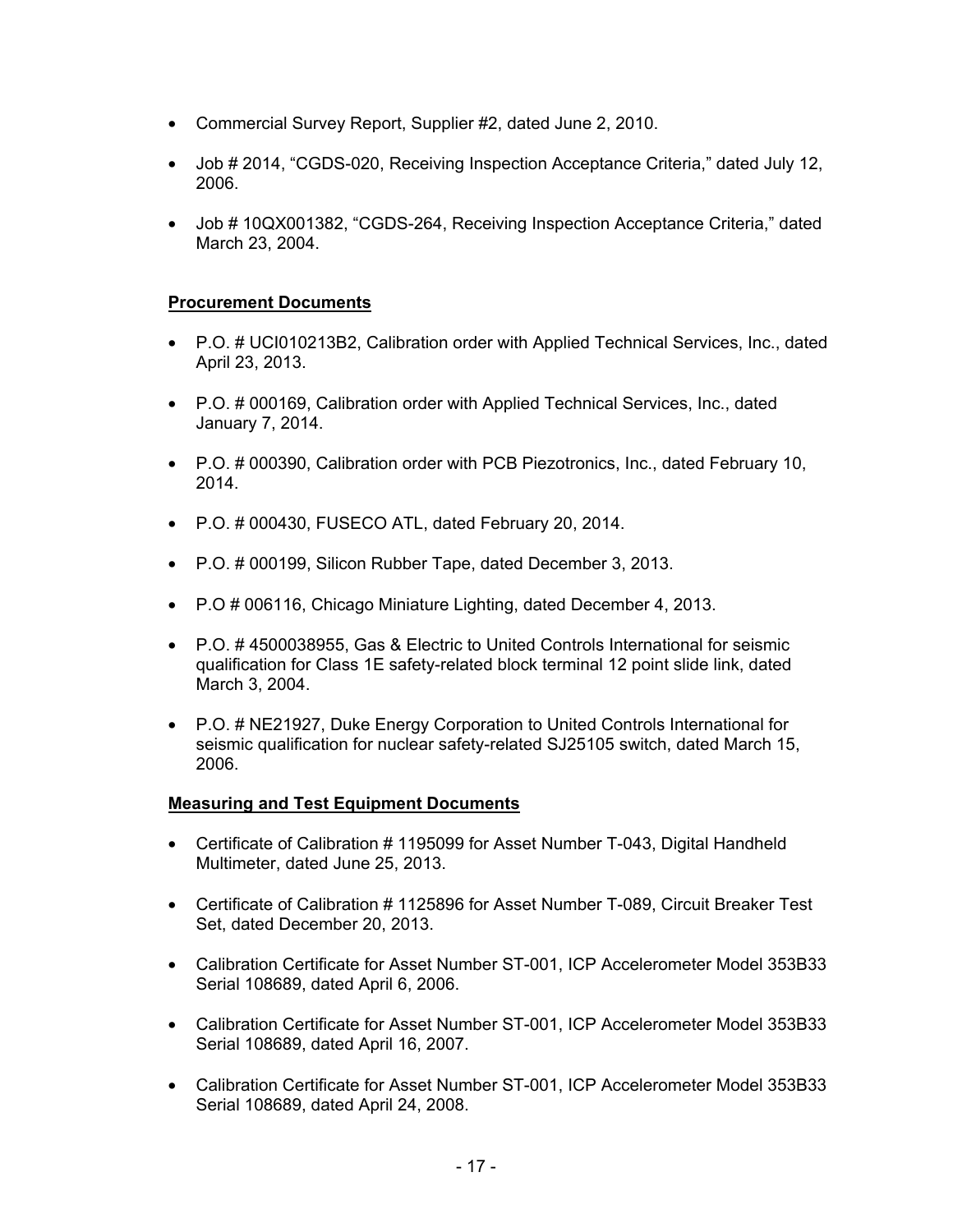- Calibration Certificate for Asset Number ST-001, ICP Accelerometer Model 353B33 Serial 108689, dated May 21, 2009.
- Calibration Certificate for Asset Number ST-001, ICP Accelerometer Model 353B33 Serial 108689, dated August 2, 2010.
- Calibration Certificate for Asset Number ST-001, ICP Accelerometer Model 353B33 Serial 108689, dated January 12, 2011.
- Calibration Certificate for Asset Number ST-001, ICP Accelerometer Model 353B33 Serial 108689, dated December 14, 2012.
- Calibration Certificate for Asset Number ST-001, ICP Accelerometer Model 353B33 Serial 108689, dated February 14, 2014.
- Calibration Certificate for Asset Number ST-002, ICP Accelerometer Model 353B33 Serial 108690, dated February 14, 2014.
- Certificate of Calibration for Niton XL3t 900S XRF Analyzer S/N 55898, dated January 17, 2014.
- A2LA Certificate Number 1862.01, Accreditation of PCB Piezotronics, Inc. to ISO/IEC 17025:2005 & ANSI/NCSL Z540-1-1994 & ANSI/NCSL Z540.3-2006, dated January 24, 2012.
- A2LA Certificate Number 1862.01, Accreditation of PCB Piezotronics, Inc. to ISO/IEC 17025:2005 & ANSI/NCSL Z540-1-1994, dated July 15, 2010.
- A2LA Certificate Number 1862.01, Accreditation of PCB Piezotronics, Inc. to ISO/IEC 17025:2005 & ANSI/NCSL Z540-1-1994, dated March 24, 2008.
- A2LA Certificate Number 1862.01, Accreditation of PCB Piezotronics, Inc. to ISO/IEC 17025:2005 & ANSI/NCSL Z540-1-1994, dated December 22, 2006.
- A2LA Certificate Number 1862.01, Accreditation of PCB Piezotronics, Inc. to ISO/IEC 17025:1999 & ANSI/NCSL Z540-1-1994, dated December 6, 2004.

## **Miscellaneous Documents**

- NQTP-1382, "Nuclear Qualification Test Plan for States Terminal Block for Rochester Gas & Electric Ginna Station," revision 0, dated March 16, 2004.
- NQTP-2014, "Nuclear Qualification Test Plan for Dedication and Seismic Qualification of a General Electric SBM Switch," revision 1, dated April 18, 2006.
- NQTP-5280, "Nuclear Qualification Test Plan, Appendix A, Seismic Test Procedure for Piece Parts to be Installed in UCI LCP PN: 5280-01,"revision 0, dated January 22, 2014.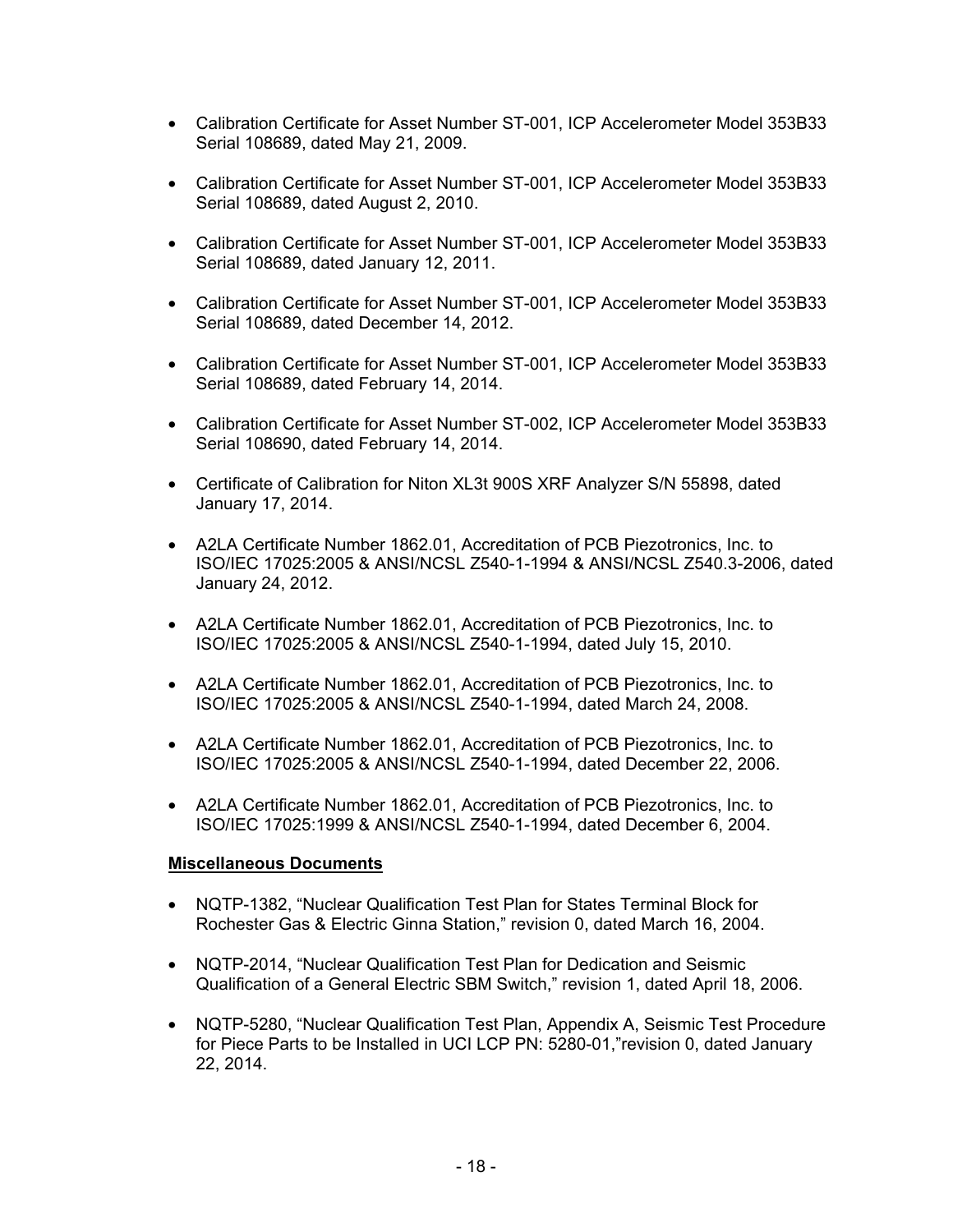- NQR-3438, "Nuclear Qualification Report for Littlefuse Time Delay Fuse KLDR2/KLDR002 prepared for Duke Energy Catawba Nuclear Station," revision 1, dated October 23, 2012.
- EER-14-1808-01, "Engineering Evaluation Report UCI Accelerometer Calibration Range," revision 0, dated February 27, 2014.
- Personnel qualification record for K. Hefner, Level III Electrical Test Inspector, qualification date July 15, 2013.
- Personnel qualification record for J. Fusilier, Level III Electrical/Mechanical Inspector, qualification date February 20, 2013.
- Personnel qualification record for M. Vargas, Level I Material Laboratory Technician, qualification date May 9, 2013.
- Personnel qualification record for P. Buddha, Level II Material Laboratory Technician, qualification date October 5, 2012.
- Littlefuse Fuse Specification Sheet, "Axial Lead & Cartridge Fuses PICO II >Very Fast – Acting >251/253 Series," (undated).
- Test and Inspection Acceptance Criteria Form for CGDS-608, receipt inspection of ICP Accelerometer ST-001 Model 353B33, dated February 23, 2014.

## **RMAs**

- RMA 95586, Terminal Screws, P/N: 4-23703-0, September 20, 2013.
- RMA 95576, Terminal Screws, P/N: 4-23703-0, September 19, 2013.
- RMA 994272, Item#: 00020/S/N: 004274-02-0007, May 8,2013.
- RMA 94891, Item#: P71D12356F05B, December 18, 2013.
- RMA 95336, Electrical Tape, P/N UCI-003XS, November 14, 2013.
- RMA 95443, Job #: 5443, July 3, 2013.
- RMA 9993967, Item#: 41-01-596701, December 18, 2013.
- RMA 95687, Item#: 0001, S/N: 005687-01-00002, November 19, 2013.
- RMA 95108, 001/8 Pin Cycle Timer, February 4, 2013.

## **6. ACRONYMS USED:**

| ADAMS | Agencywide Documents Access and Management System            |
|-------|--------------------------------------------------------------|
| CAR   | corrective action report                                     |
| CGD   | commercial grade dedication                                  |
| CFR   | Code of Federal Regulations                                  |
| DCIP  | Division of Construction Inspection and Operational Programs |